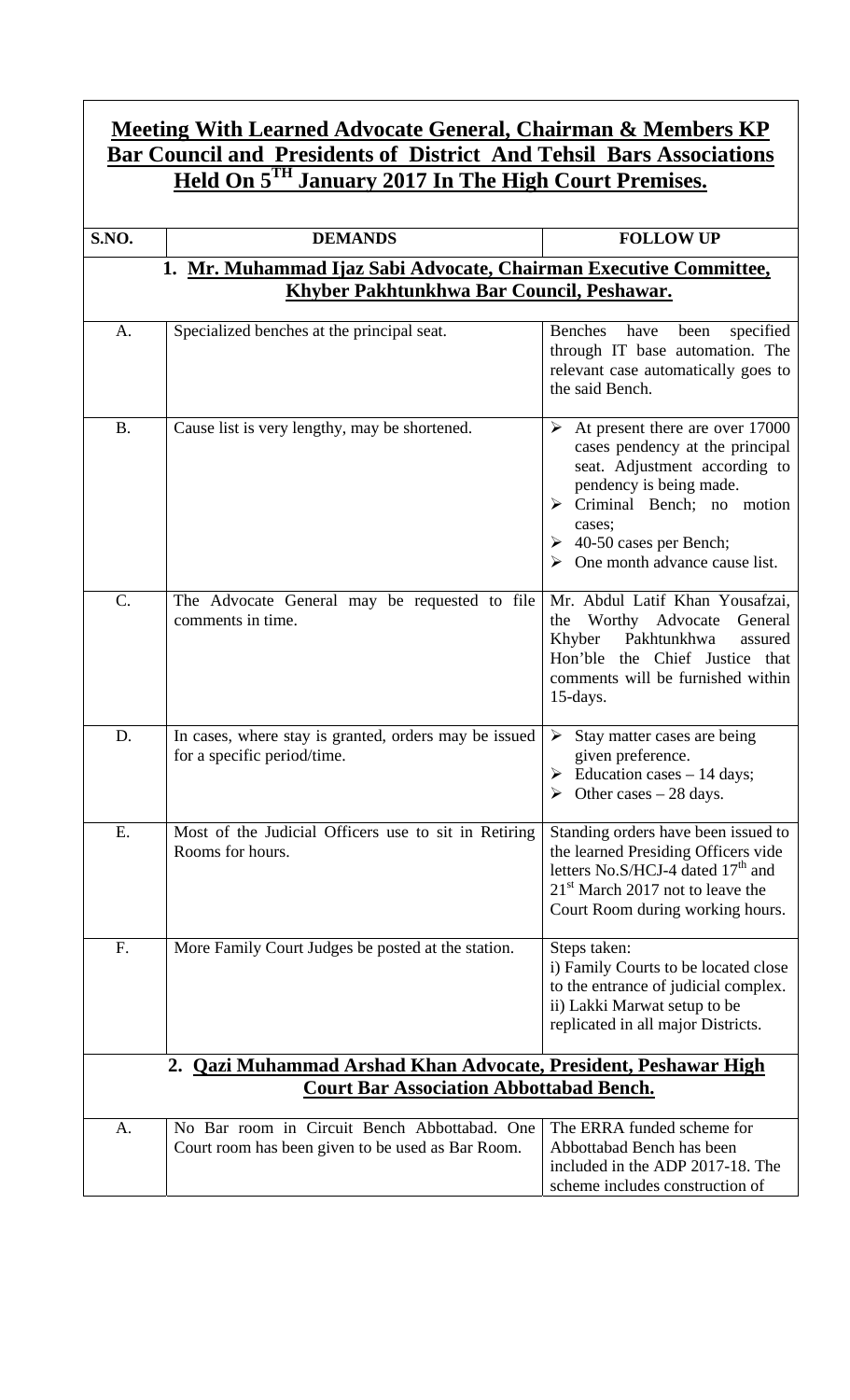|              |                                                                                                                                                                                     | Bar Room. Work will commence<br>on priority basis.                                                                                                                             |
|--------------|-------------------------------------------------------------------------------------------------------------------------------------------------------------------------------------|--------------------------------------------------------------------------------------------------------------------------------------------------------------------------------|
| <b>B.</b>    | The word "My Lord" may be ordered to be<br>discontinued.                                                                                                                            | In view of the directions of the<br>apex Court, it is not necessary for<br>the lawyers to use this word.                                                                       |
|              | 3. Syed Abid Hussain Shah Bukhari Advocate, President, Peshawar High                                                                                                                |                                                                                                                                                                                |
|              | <b>Court Bar Association D. I. Khan.</b>                                                                                                                                            |                                                                                                                                                                                |
| A            | At least two Hon'ble Judges in D. I. Khan Bench be<br>posted.                                                                                                                       | By now two Hon'ble Judges are<br>working in the Bench.                                                                                                                         |
|              | 4. Mr. Shah Jehan Khan Advocate, Member Khyber Pakhtunkhwa Bar Council,                                                                                                             |                                                                                                                                                                                |
|              | Mansehra.                                                                                                                                                                           |                                                                                                                                                                                |
| $\mathbf{A}$ | Suggested that if there is any problem between the<br>Bar and Bench, the same may be resolved by mutual<br>consultation of the elected Members of the Bar and<br>the worthy Judges. | This is being followed for every<br>issue relating to the justice delivery<br>system.                                                                                          |
|              | 5. Mr. Qamar Zaman Khan Advocate, President, Tehsil Bar Association Takht Bai                                                                                                       |                                                                                                                                                                                |
|              | <u>(District Mardan).</u>                                                                                                                                                           |                                                                                                                                                                                |
| $\mathbf{A}$ | Some more Additional District & Sessions Judges be<br>posted in District Mardan.                                                                                                    | Total sanctioned strength of ADJs<br>is eight and presently eight ADJs<br>are working in the District.                                                                         |
|              |                                                                                                                                                                                     | Three Distt: Judges are assigned to<br>decide custody cases.                                                                                                                   |
|              | 6. Mr. Hazrat Maaz Advocate, President, District Bar Association Swat.                                                                                                              |                                                                                                                                                                                |
| A.           | Two years <i>criteria</i> for appointment of Judges of the<br>District Judiciary is not sufficient, it may be enhanced<br>to at least five years.                                   | This criterion is based on demand<br>of the Bar Council.                                                                                                                       |
| <b>B.</b>    | If possible, newly recruited Civil Judges be given<br>training for a month or two.                                                                                                  | Training of four weeks is being<br>imparted to the newly recruited<br>Civil Judges in the Judicial<br>Academy. A number of batches<br>have completed their training so<br>far. |
| $C$ .        | Clerical staff of the Judiciary and lawyers be also<br>given training.                                                                                                              | Judicial Academy has imparted<br>necessary training to the clerical<br>staff.                                                                                                  |
| D.           | No facilities are available for the litigants/public in<br>the Bar rooms.                                                                                                           | Provision may be proposed by DSJ<br>for inclusion in the Umbrella PC-1<br>for missing facilities; which is<br>under preparation.                                               |
|              | 7. Mr. Ijaz Muhammad Advocate, President, District Bar Association, Nowshera.                                                                                                       |                                                                                                                                                                                |
| A.           | In Nowshera Bar Room there is no separate place for<br>female lawyers.                                                                                                              | Scheme for reconstruction and<br>renovation is under<br>implementation. The matter will be                                                                                     |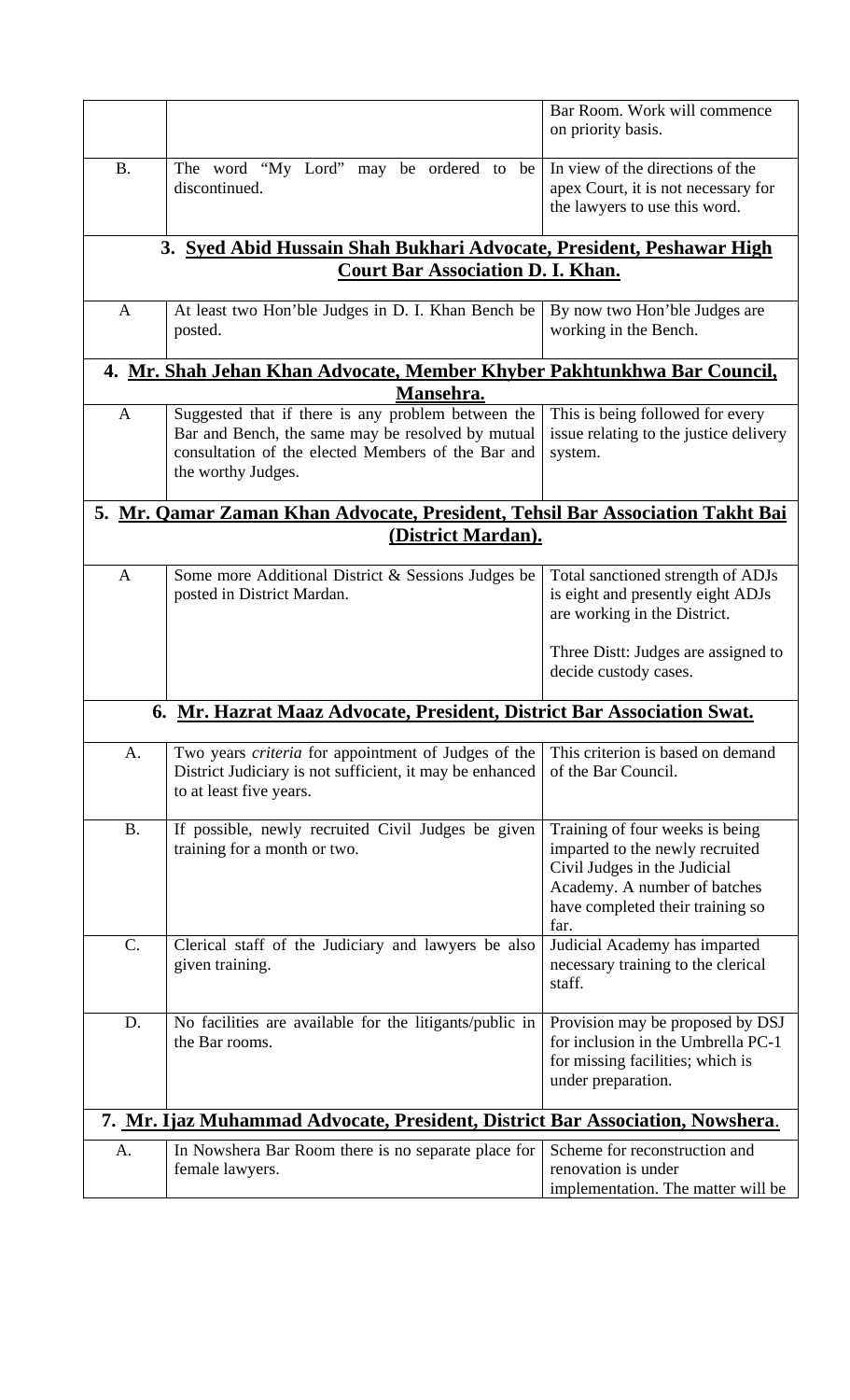|              |                                                                                                                                                                       | resolved.                                                                                                                                                                                    |
|--------------|-----------------------------------------------------------------------------------------------------------------------------------------------------------------------|----------------------------------------------------------------------------------------------------------------------------------------------------------------------------------------------|
| <b>B.</b>    | The practice to post an officer for more than two<br>years be discontinued.                                                                                           | Posting/Transfers are being made<br>according to the Policy.                                                                                                                                 |
| C.           | Rupees twenty five Crores have been sanctioned in<br>the year 2010 for construction of Judicial Complex,<br>Nowshera so enough space may be given to the Bar<br>Room. | The matter will be resolved.                                                                                                                                                                 |
| 8.           | Mr. Javed Khan Advocate, President, District Bar Association, Kohat.                                                                                                  |                                                                                                                                                                                              |
| A            | The pecuniary jurisdiction of the District Judges may<br>be increased from rupees one Million to five Million.                                                        | Under<br>Civil<br>Courts<br>the<br>(Amendment) Act, 2017, pecuniary<br>jurisdiction of the District Judge<br>has been enhanced.                                                              |
|              | 9. Mr. Iftikhar Khan Senior Advocate, President, Peshawar High Court, Mingora                                                                                         |                                                                                                                                                                                              |
|              | Bench.                                                                                                                                                                |                                                                                                                                                                                              |
| $\mathbf{A}$ | The cause list may be released and displayed on the<br>website of the High Court.                                                                                     | Cause lists of all the Benches are<br>being displayed on the official<br>website of the High Court.                                                                                          |
| 10.          | <b>Mr. Ameer Muhammad Advocate, President, District Bar Association</b>                                                                                               |                                                                                                                                                                                              |
|              | Batagram.                                                                                                                                                             |                                                                                                                                                                                              |
| $\mathbf{A}$ | The representatives of the Government Departments<br>attending Court proceedings should not be below the<br>rank of Grade17 officer.                                  | Orders have already been issued by<br>the office of Advocate-General<br>KPK to all the Govt. Departments.                                                                                    |
|              | 11. Mr. Saeed Khan Advocate, Member Khyber Pakhtunkhwa Bar Council from                                                                                               |                                                                                                                                                                                              |
|              | Swat.                                                                                                                                                                 |                                                                                                                                                                                              |
| $\mathbf{A}$ | The cases of Bahrain and Khwazakhela should be                                                                                                                        | As per request of Tehsil Bar                                                                                                                                                                 |
|              | heard at District Courts Swat.                                                                                                                                        | Association, the cases of Khwaza<br>Khela are being fixed at Behrain<br>vide letter of DSJ Swat dated<br>10.07.2017 during the month of<br>August, 2017.                                     |
| 12.          | Mr. Akhtar Hussaian Qureshi Advocate, President, District Bar Association,                                                                                            |                                                                                                                                                                                              |
|              | D. I. Khan                                                                                                                                                            |                                                                                                                                                                                              |
| A            | No parking facilities are available in the District Bar<br>Room D. I. Khan.                                                                                           | Provided.                                                                                                                                                                                    |
| 13.          | Pir Hameedullah Shah Advocate, President, Peshawar High Court Bar                                                                                                     |                                                                                                                                                                                              |
|              | <b>Association, Bannu Bench.</b>                                                                                                                                      |                                                                                                                                                                                              |
| $\mathbf{A}$ | In Bannu Bench, there is pendency of 2700-cases. A<br>second Hon'ble Judge be posted in Bannu Bench.                                                                  | By now, for one week an SB will<br>work and for the next week DB<br>will work in the Bannu Bench on<br>the request of the Bar. There will<br>be no Court work during the<br>summer vacations |
| B            | High Court Bannu Bench is in the Cantonment area<br>and thus they go through security checking especially<br>the litigants.                                           | The road outside the Cantonment<br>area will be widened for direct<br>access of the lawyers and litigants<br>to the Bannu Bench.                                                             |
| 14.          | Mr. Muhammad Ismail Advocate, President, District Bar Association,                                                                                                    |                                                                                                                                                                                              |
|              | <u>Upper Dir.</u>                                                                                                                                                     |                                                                                                                                                                                              |
| A            | There is no jail in Dir Upper and trials of Anti-<br>Terrorism Cases are conducted in Timergara.                                                                      | Video link facility is provided,<br>which will enable the District Court<br>to record the statements without                                                                                 |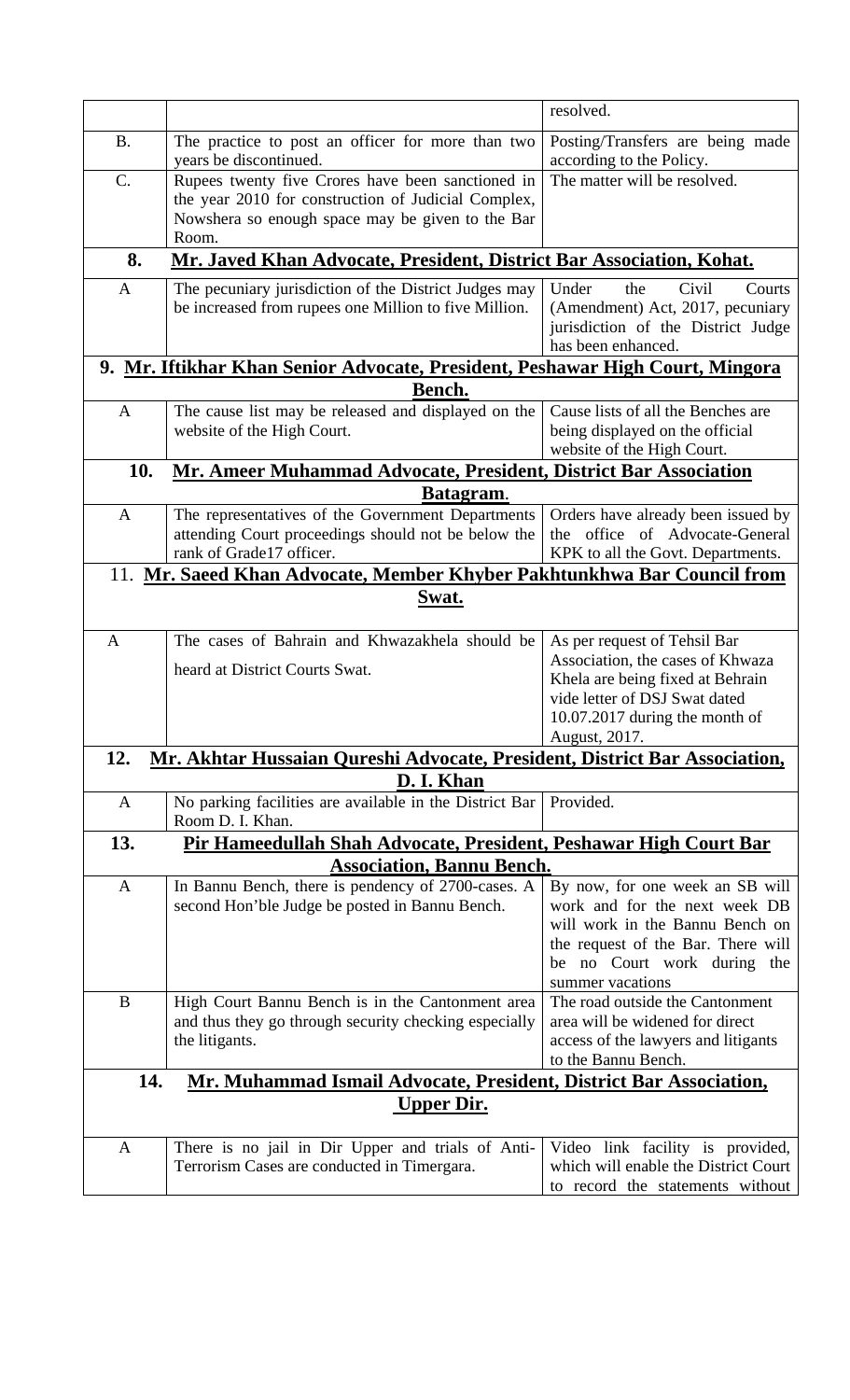|     |                                                                                | moving the prisoners from jail. |
|-----|--------------------------------------------------------------------------------|---------------------------------|
| B   | There should be Anti-Terrorism Court at Dir Upper.                             | ATC Court is functioning in Dir |
|     |                                                                                | Lower.                          |
| 15. | Mr. Muhammad Sareer Advocate, Member, Khyber Pakhtunkhwa Bar                   |                                 |
|     | Council, Charsadda.                                                            |                                 |
|     |                                                                                |                                 |
| A   | Training should be given to the newly recruited Civil Training is being given. |                                 |
|     | Judges.                                                                        |                                 |
|     |                                                                                |                                 |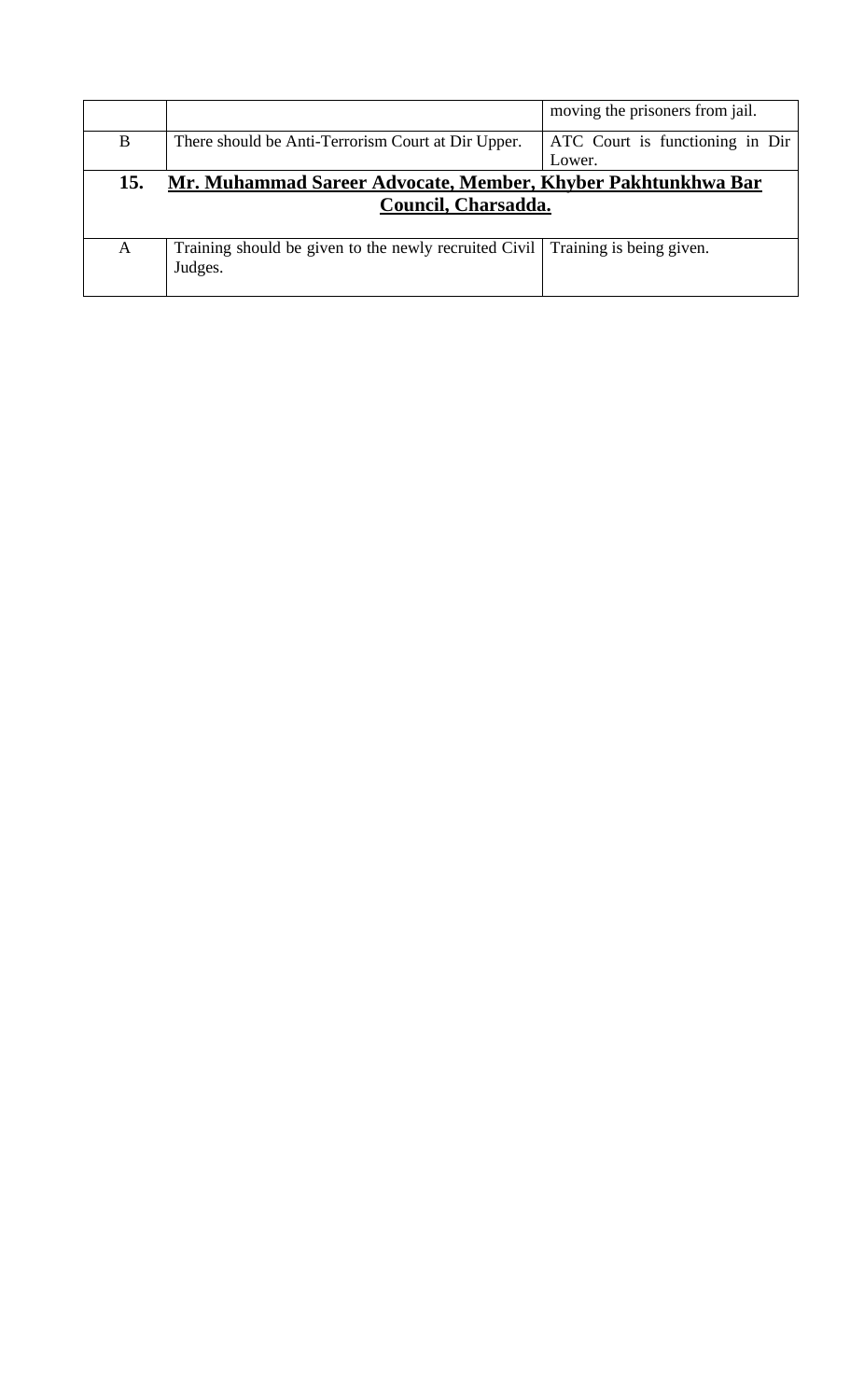## **Meeting with the Presidents of Peshawar High Court Bar And District Bar Association Held On 15.5.2017 In The Premises Of Peshawar High Court.**

| 1.           | Mr. Mujahid Farooq, President District Bar Association, Swat.                                                                                                                                                                                                                                                                                                                                                                                                     |                                                                                                                                                               |  |
|--------------|-------------------------------------------------------------------------------------------------------------------------------------------------------------------------------------------------------------------------------------------------------------------------------------------------------------------------------------------------------------------------------------------------------------------------------------------------------------------|---------------------------------------------------------------------------------------------------------------------------------------------------------------|--|
| A.           | That Learned Judges should be given training to<br>decide cases under the Shara-i-Nizam-e-Adl<br>Regulation in Swat.                                                                                                                                                                                                                                                                                                                                              | The learned Judges are getting the<br>requisite training from the Judicial<br>Academy before posting in Swat.                                                 |  |
| <b>B.</b>    | There is shortage of Judges.                                                                                                                                                                                                                                                                                                                                                                                                                                      | There is shortage of Civil Judges<br>and requisition has been placed<br>Public<br>Service<br>with<br>the<br>Commission for appointment of 50<br>Civil Judges. |  |
| C.           | There is delay in completion of the Judicial<br>Complex for which funds may be released.                                                                                                                                                                                                                                                                                                                                                                          | No development scheme is in the<br>portfolio of PHC. The matter will<br>be looked into in the future.                                                         |  |
| D.           | Law Text Books and Computer be provided to the<br>Bar Room.                                                                                                                                                                                                                                                                                                                                                                                                       | This facility would be provided to<br>every District on its own turn.                                                                                         |  |
| 2.           | Mr. Shamsher Ali Khan, President, Peshawar High Court Bar Mingora, Swat.                                                                                                                                                                                                                                                                                                                                                                                          |                                                                                                                                                               |  |
| $\mathbf{A}$ | We would be obliged if the Hon'ble Chief Justice<br>gives us the honour to participate in the installation<br>Oath Taking Ceremony of PHC Bar Association,<br>Mingora Bench.                                                                                                                                                                                                                                                                                      | The Hon'ble Chief Justice visited<br>Swat in the previous month and<br>took oath from the newly elected<br>Cabinet of the Bar Association.                    |  |
| 3.           | <b>Arbab Muhammad Usman, President Peshawar High Court Bar Association</b>                                                                                                                                                                                                                                                                                                                                                                                        |                                                                                                                                                               |  |
| $\mathbf{A}$ | We need help in the establishment of Library and<br>some other minor works in the Peshawar High Court<br>Bar Room, Peshawar.                                                                                                                                                                                                                                                                                                                                      | Repairs have been carried out.                                                                                                                                |  |
| 4.           | Mr. Zain-ul-Aabidin, President District Bar Association D.I.Khan.                                                                                                                                                                                                                                                                                                                                                                                                 |                                                                                                                                                               |  |
| A            | That pecuniary jurisdiction of the learned District<br>Judges may be enhanced.                                                                                                                                                                                                                                                                                                                                                                                    | The same has already been<br>enhanced vide legislation.                                                                                                       |  |
| B            | That we in our capacity as President and General<br>Secretary of the Bar often interact with the<br>learned District Judge and Senior Civil Judge in<br>connection with discussion of the Bar problems,<br>therefore, a Standing Order may be issued that the<br>cases of the President and General Secretary<br>should not be fixed before the learned District<br>Judge and Senior Civil Judge so that no bad<br>image is set up qua the lawyers and litigants. | The Bar Council is being consulted.<br>Letter issued.                                                                                                         |  |
| 5.           | <b>President District Bar Association, Tor Ghar.</b>                                                                                                                                                                                                                                                                                                                                                                                                              |                                                                                                                                                               |  |
| $\mathbf{A}$ | We are satisfied with the reforms going on in the<br>Judiciary and request that preference may be                                                                                                                                                                                                                                                                                                                                                                 | First those projects would be given<br>preference which are in progress                                                                                       |  |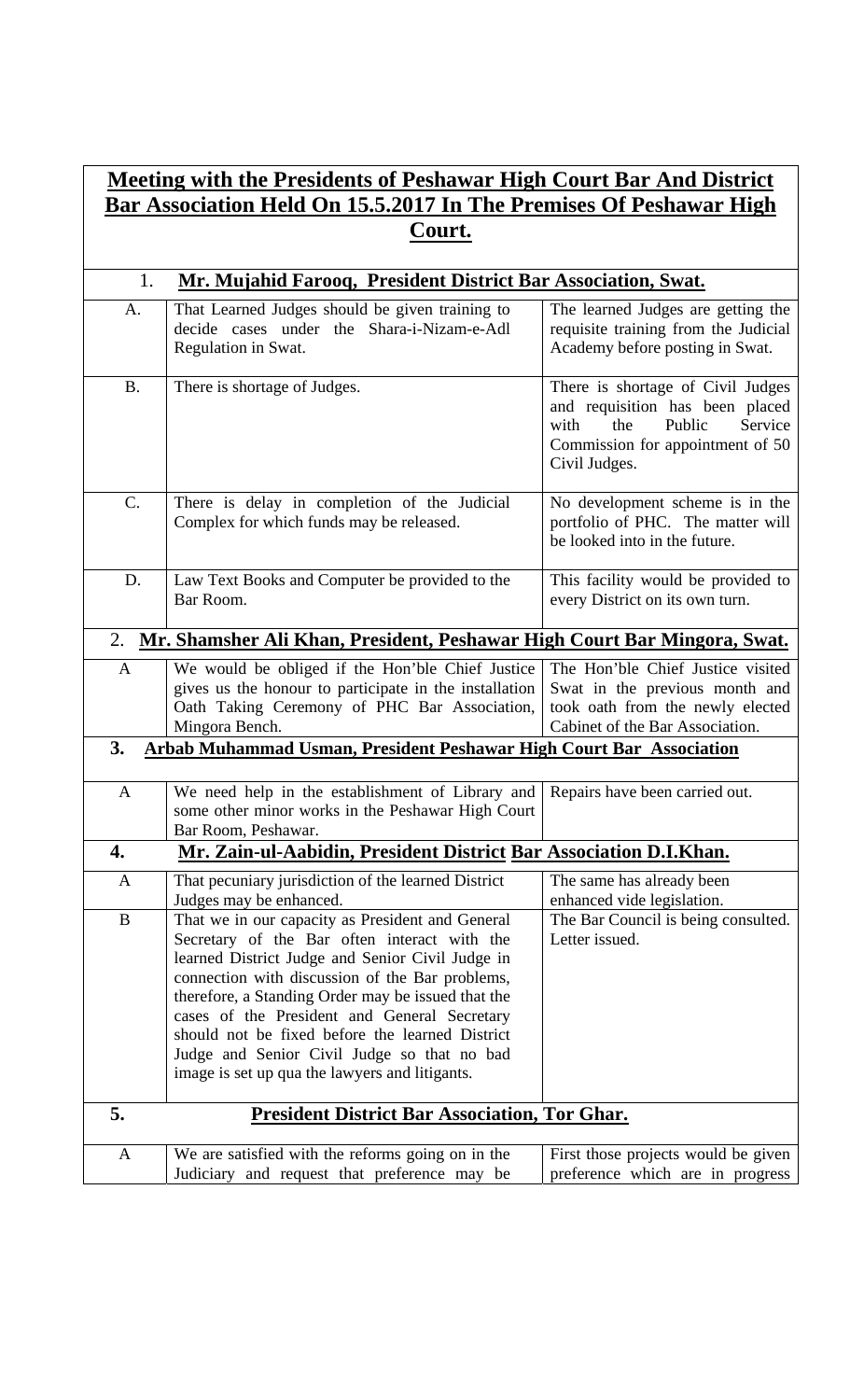|              | given to the construction of Judicial Complex at<br>Tor Ghar.                                                                                                                                                                        | and can be completed this year.                                                                                                                        |
|--------------|--------------------------------------------------------------------------------------------------------------------------------------------------------------------------------------------------------------------------------------|--------------------------------------------------------------------------------------------------------------------------------------------------------|
| 6.           | Mr. Jehan Bahadar, President District Bar Association, Timergara.                                                                                                                                                                    |                                                                                                                                                        |
| A            | Lal Qilla is about 30/35 miles away from<br>Timergara, therefore, an ADJ may be deputed to<br>work 2/3 days in a week as Camp Court at Lal<br>Qilla.                                                                                 | ADJ Samarbagh shall tour Lal Qila<br>for two days in a week                                                                                            |
| B            | There is no Consumer Court in the District.                                                                                                                                                                                          | Establishment of Consumer Court<br>in a District is the domain of<br>Government.                                                                       |
| 7.           | Mr. Subhan Khan, President District Bar Association, Shangla.                                                                                                                                                                        |                                                                                                                                                        |
| $\mathbf{A}$ | There is no Judicial Lock-Up in Shangla.                                                                                                                                                                                             | A video link facility is being<br>installed.                                                                                                           |
| 8.           | <b>President Malakand District Bar Association at Batkhela.</b>                                                                                                                                                                      |                                                                                                                                                        |
| $\mathbf{A}$ | Most of the learned Judges at Batkhela are<br>female, therefore, some male Judges be also<br>transferred to the Station.                                                                                                             | Matter has been addressed                                                                                                                              |
| B            | There is no Bar Room for the female lawyers at<br>Batkhela.                                                                                                                                                                          | Will be constructed in this<br>financial year.                                                                                                         |
| 9            | <b>President Peshawar High Court Bannu Bench Bar Association.</b>                                                                                                                                                                    |                                                                                                                                                        |
| A.           | That the Project of Judicial Complex at Bannu has<br>gone beyond its completion date.                                                                                                                                                | The Project worth Rs.840-<br>million with additional fund of<br>Rs.80<br>million<br>would<br>be<br>completed by $31st$ December<br>2017, In Sha Allah. |
| <b>B.</b>    | There is no frequent Court work in the Bannu<br>Bench; therefore, this problem requires to be<br>solved on urgent basis.                                                                                                             | One permanent Judge has been<br>given and now there would be no<br>break in the Court work at Bannu<br>Bench.                                          |
| C.           | Problem is faced by the lawyers and litigants for<br>their entry into the Bannu Bench because of<br>various Army Check Posts.                                                                                                        | We would provide some funds<br>for construction of the road.                                                                                           |
| D.           | Litigants shed and drinking water is not available<br>in the Bench.                                                                                                                                                                  | Necessary work completed.                                                                                                                              |
| 10           | <b>President District Bar Association, Karak.</b>                                                                                                                                                                                    |                                                                                                                                                        |
| A.           | That the lawyers and litigants while entering the<br>Court Rooms use to silent their mobile phones but<br>on the contrary, the Presiding Officers do not<br>silent their mobiles and even receive calls during<br>Court proceedings. | Directions have been issued vide<br>letters dated $17th$ and $21st$ March<br>2017.                                                                     |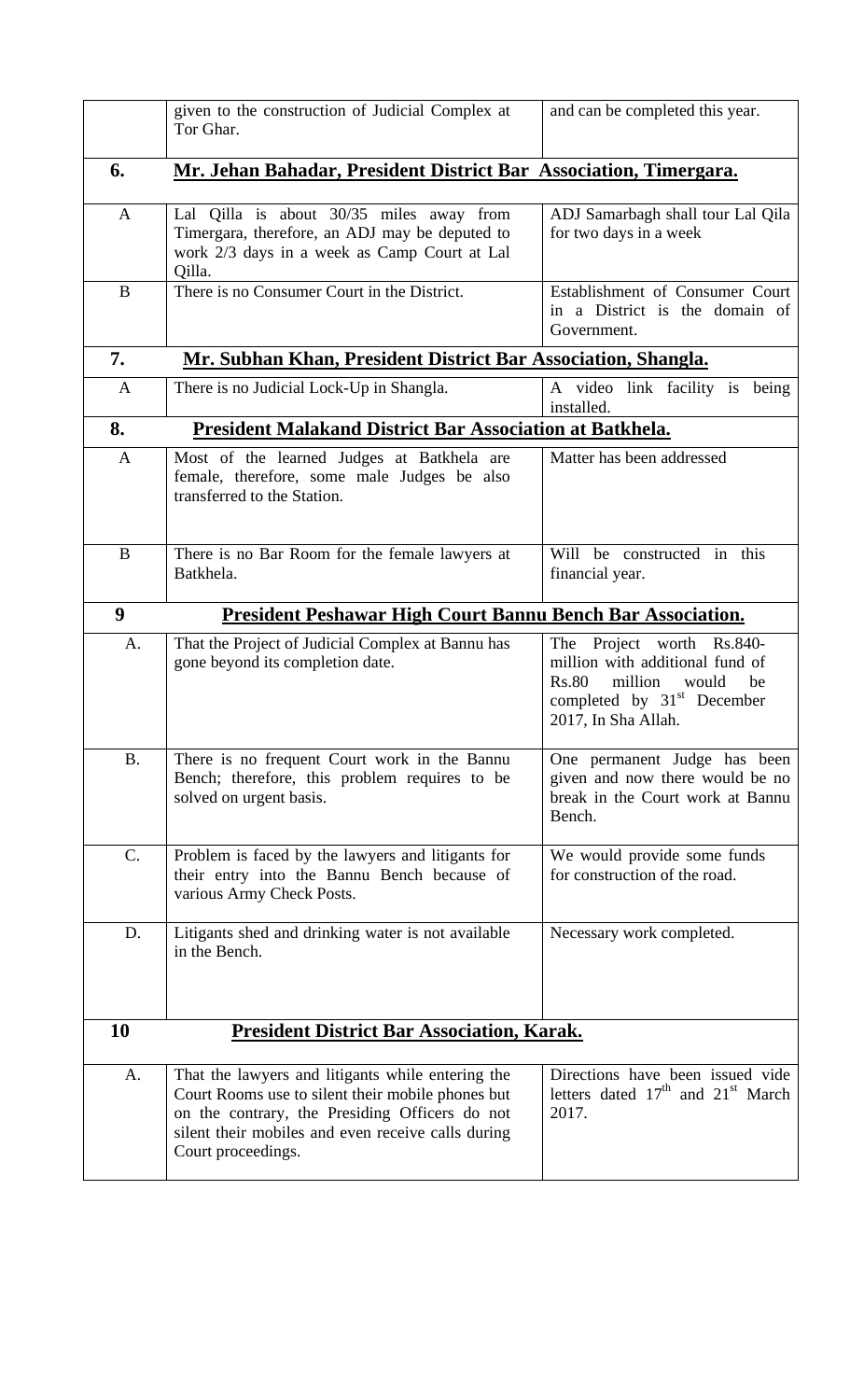| <b>B.</b>    | That the Presiding Officers do not properly<br>observe Court hours and often leave the Court<br>Rooms after each 15/20 minutes.                        | Directions have been issued vide<br>above mentioned letters.                                                                                |
|--------------|--------------------------------------------------------------------------------------------------------------------------------------------------------|---------------------------------------------------------------------------------------------------------------------------------------------|
| 11           | Mr. Sajidullah, President District Bar Association Chitral                                                                                             |                                                                                                                                             |
| $\mathbf{A}$ | That Peshawar High Court, Chitral Bench is not<br>functional.                                                                                          | Bench would be functional for at<br>least one week in two months.                                                                           |
| 12           | <b>President District Bar Association, Kohat.</b>                                                                                                      |                                                                                                                                             |
| A.           | For two months the Narcotics Court worked in<br>Kohat but after transfer of the Presiding Officer,<br>all the cases have been transferred to Peshawar. | Request forwarded to the quarter<br>concerned.                                                                                              |
| <b>B.</b>    | Library as promised has not yet been given to the<br>District Courts Kohat.                                                                            | Will be given on its own turn. First<br>priority is to be given to the farthest<br>districts.                                               |
| $C$ .        | The land acquisition process has not yet been<br>started in Kohat.                                                                                     | Matter requires to be resolved by<br>the Bar                                                                                                |
| 13           | Mr. Mohammad Ismail, President District Bar Dir Upper.                                                                                                 |                                                                                                                                             |
| $\mathbf{A}$ | That under the Nizam-e- Adl Regulation, on 120<br>cases a Judge is to be provided, therefore, more<br>Judges may be given to Malakand Division.        | If the pendency crosses the limit,<br>more Judges would be provided.                                                                        |
| 14           | <u>Mr. Ashiq Hussain, President District Bar Lakki Marwat.</u>                                                                                         |                                                                                                                                             |
| $\mathbf{A}$ | That there is no Anti-Corruption/ Anti-Terrorism<br>Court in District Lakki.                                                                           | The ATC Courts are functioning in<br>Bannu and D.I.Khan. The subject<br>matter relates to the jurisdiction of<br>the Provincial Government. |
| 15           | <b>President District Bar Association, Bannu.</b>                                                                                                      |                                                                                                                                             |
| A.           | That there should be a permanent Judge in the<br>Peshawar High Court Bannu Bench.                                                                      | Addressed.                                                                                                                                  |
| <b>B.</b>    | That electric cooler may be provided to the<br>District Bar alongwith Generator.                                                                       | Provided.                                                                                                                                   |
| C.           | That a Khadim be appointed in the Mosque                                                                                                               | The DSJ may move a summary for<br>the post, if not available in the<br>establishment.                                                       |
| 16           | <b>General Secretary, District Bar Association, Mardan</b>                                                                                             |                                                                                                                                             |
| $\mathbf{A}$ | That the junior lawyers of Mardan may be given<br>training in the Judicial Academy                                                                     | 03 lawyers from Mardan have got<br>training in the Academy from $3rd$ to<br>$7th$ July, 2017.                                               |
| B            | That the KPK Bar Council should also take action<br>against those lawyers who do not observe the                                                       | This is for the KPK Bar Council to<br>take action.                                                                                          |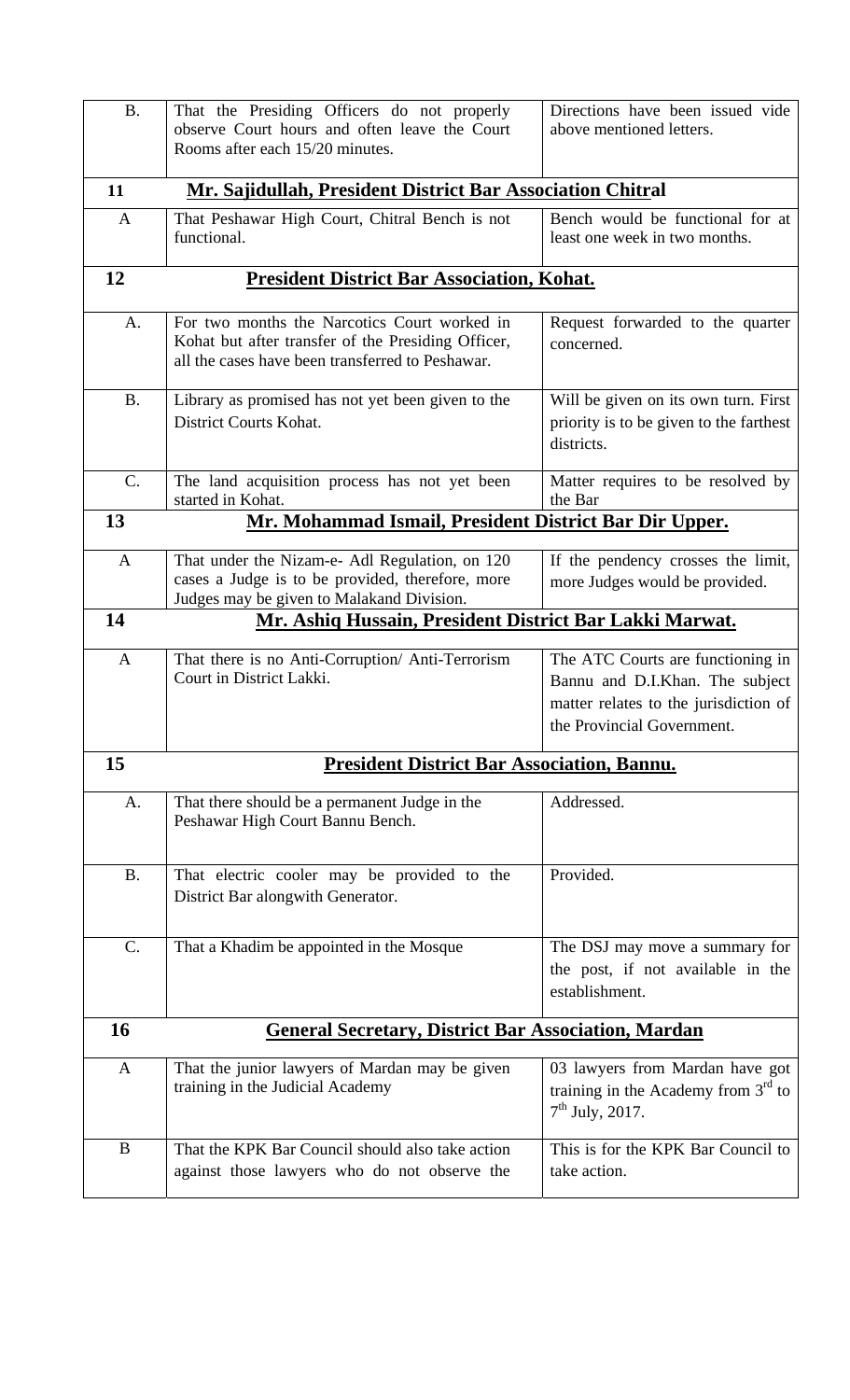|                 | norms and ethics of advocacy.                                                                                                                                                 |                                                                                                          |
|-----------------|-------------------------------------------------------------------------------------------------------------------------------------------------------------------------------|----------------------------------------------------------------------------------------------------------|
| 17.             | Mr. Rehman Ullah, General Secretary, Peshawar High Court Bar                                                                                                                  |                                                                                                          |
|                 | <b>Association, Peshawar.</b>                                                                                                                                                 |                                                                                                          |
| A.              | That old institution system may be restored.                                                                                                                                  | The old system has temporarily<br>been restored till the deficiency of<br>scan machines.                 |
| <b>B.</b>       | Views/suggestions of the Tehsil Bar Associations<br>may also be heard.                                                                                                        | Meeting of the Presidents of Tehsil<br>Bar Associations called on 08 <sup>th</sup> July<br>2017.         |
| $\mathcal{C}$ . | That no compensation of the victims/injured in<br>Tangi and Shabqadar bomb blast has been given.                                                                              | The lawyers should take up this<br>issue with the Government or<br>through a petition before this Court. |
| D.              | That in most of the judgments, the arguments as<br>well as names of lawyers are not incorporated.                                                                             | Point taken and already conveyed<br>to the Worthy Judges.                                                |
| 18              | <b>President District Bar Association, Buner.</b>                                                                                                                             |                                                                                                          |
| A.              | That there is problem of car parking for the<br>lawyers and litigants, therefore, multi car parking<br>may be provided adjacent to the Court premises.                        | Addressed.                                                                                               |
| B <sub>1</sub>  | That because of non-availability of a Judicial<br>Complex, the Judges resides in rented places.<br>That Library has not so far been provided to the<br><b>District Courts</b> | The same would be provided as per<br>policy.                                                             |
| 19              | Mr. Fazl-e-Wahid, District Bar Association, Peshawar.                                                                                                                         |                                                                                                          |
| A.              | That due to security threats to the judiciary and<br>lawyers, a three line of defence may be set up in<br>the Judicial Complex Peshawar                                       | The same has been set up as per<br>security audit conducted by the law<br>enforcement agencies.          |
| <b>B.</b>       | That the provision of scanner<br>should<br>be<br>proportionate to the number of lawyers in each<br>District Bar.                                                              | The deficiency of scan machines<br>will be addressed.                                                    |
| C.              | That the present Bar Room<br>has<br>become<br>insufficient to accommodate all the lawyers,<br>therefore, a new bar room may be constructed.                                   | It would depend upon availability<br>of space.                                                           |
| D.              | That regarding health and education facilities, a<br>writ of lawyers is pending, which may be decided<br>at the earliest.                                                     | It will be decided as per policy.                                                                        |
| E.              | That Water filtration plant and capsule lift may<br>also be provided in the District Bar.                                                                                     | On availability of funds, the same<br>would be provided                                                  |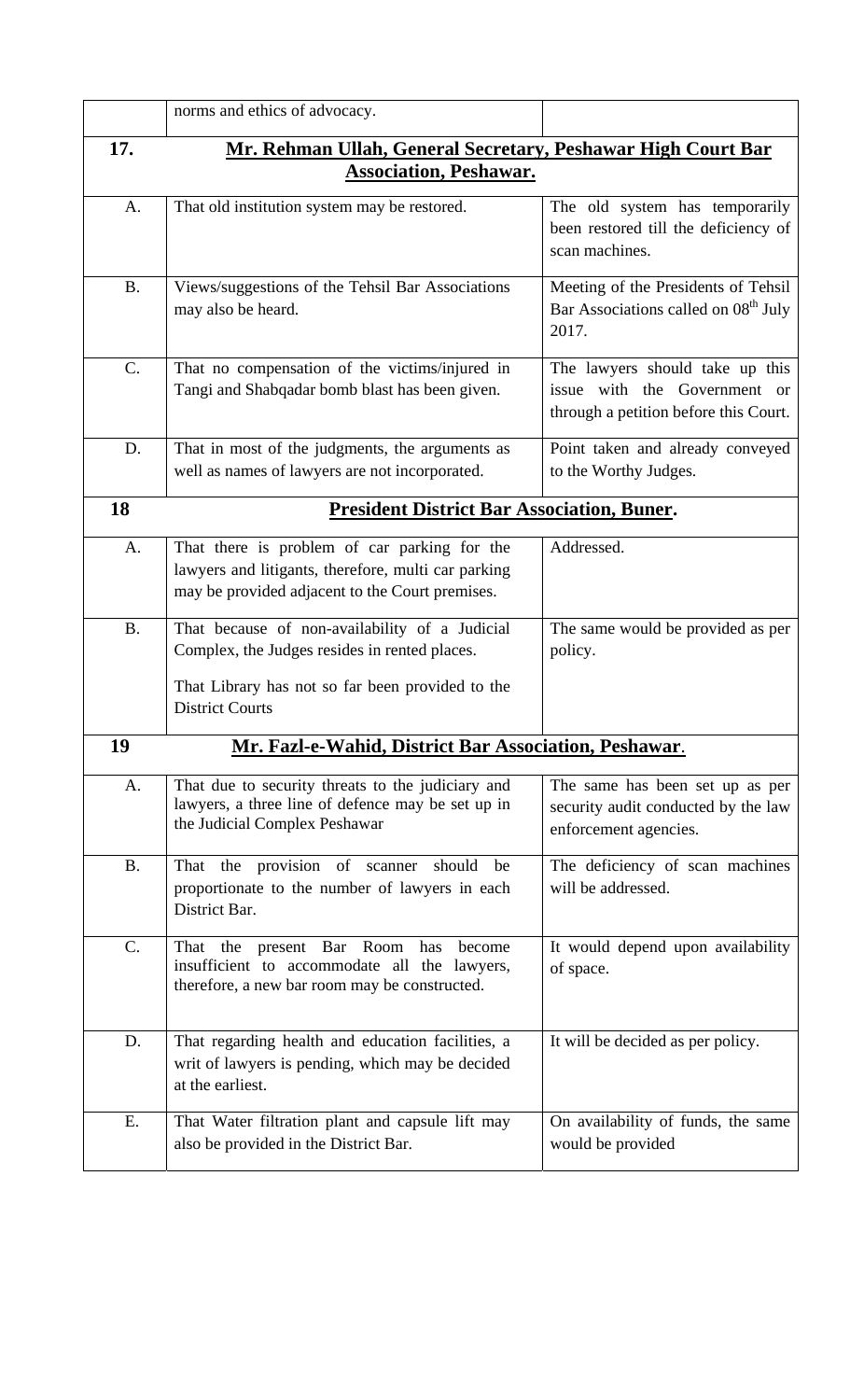| 20<br>Mr. Mushtaq Ahmad Khan, President Mansehra District Bar Association. |                                                                                                                                                                                                            |                                                                                                   |
|----------------------------------------------------------------------------|------------------------------------------------------------------------------------------------------------------------------------------------------------------------------------------------------------|---------------------------------------------------------------------------------------------------|
| A.                                                                         | That the acquisition notification for Judicial<br>Complex has been de-notified. The earlier place<br>selected for the Judicial Complex was good,<br>which may be acquired.                                 | Views of the new Cabinet are<br>different. PC-1 is placed before the<br>next meeting of the PDWP. |
| <b>B.</b>                                                                  | That all the Judicial Officers may be directed not<br>to give more than 15 days for adjudication of the<br><b>Bail Before Arrest applications</b><br>The number of advocates for training be<br>increased. | Direction issued vide letter No.<br>12614-12664 dated $5^{\text{th}}$<br>August,<br>2017.         |
| $C$ .                                                                      | Bar Club building should be constructed.                                                                                                                                                                   | Provision shall be made in the<br>umbrella PC-1 for missing facilities                            |
| 21                                                                         | <b>President District Bar Association Batagram.</b>                                                                                                                                                        |                                                                                                   |
| A.                                                                         | That Library and computer may be given to the<br>Bar.                                                                                                                                                      | Will be provided soon to the<br>District Court.                                                   |
| <b>B.</b>                                                                  | That litigant sheds especially for women; wash<br>rooms and drinking water require to be provided<br>on urgent basis.                                                                                      | Funds would be allocated in the<br>$PC-1$<br>umbrella<br>for<br>missing<br>facilities.            |
| 22                                                                         | <b>President District Bar Association, Haripur.</b>                                                                                                                                                        |                                                                                                   |
| A.                                                                         | That the Judicial Complex has been completed<br>about 25% but the work on it is very slow, which<br>requires to be accelerated and for which funds<br>may be released.                                     | The Project is due for completion<br>by 31 <sup>st</sup> December 2017.                           |
| <b>B.</b>                                                                  | As the Judicial Complex is at some distance from<br>the main city, therefore, postal and bank facilities<br>may be provided in it.                                                                         | Will be provided.                                                                                 |
| 23                                                                         | Mr. Mohammad Arshad, President Peshawar High Court Abbottabad                                                                                                                                              |                                                                                                   |
|                                                                            | Bench.                                                                                                                                                                                                     |                                                                                                   |
| A.                                                                         | That there is no Bar Room.                                                                                                                                                                                 | Scheme approved by PDWP                                                                           |
| <b>B.</b>                                                                  | That student cases are pending for which a time<br>frame may be given to dispose of the same.                                                                                                              | Cases to be fixed within 14 days.                                                                 |
| $C$ .                                                                      | That the Form for institution of cases has created<br>problem, which may be made easy in the best<br>interest of litigants.                                                                                | Matter discussed with the Members<br>of the Bar Council and policy<br>decision taken.             |
| D.                                                                         | That the Assistant Registrar has been made as<br>Additional Registrar from the ministerial staff,<br>therefore, we<br>suggest that the Additional<br>Registrar should be from the District Judiciary.      | administrative<br>It is<br>matter<br>an<br>relating to the High Court.                            |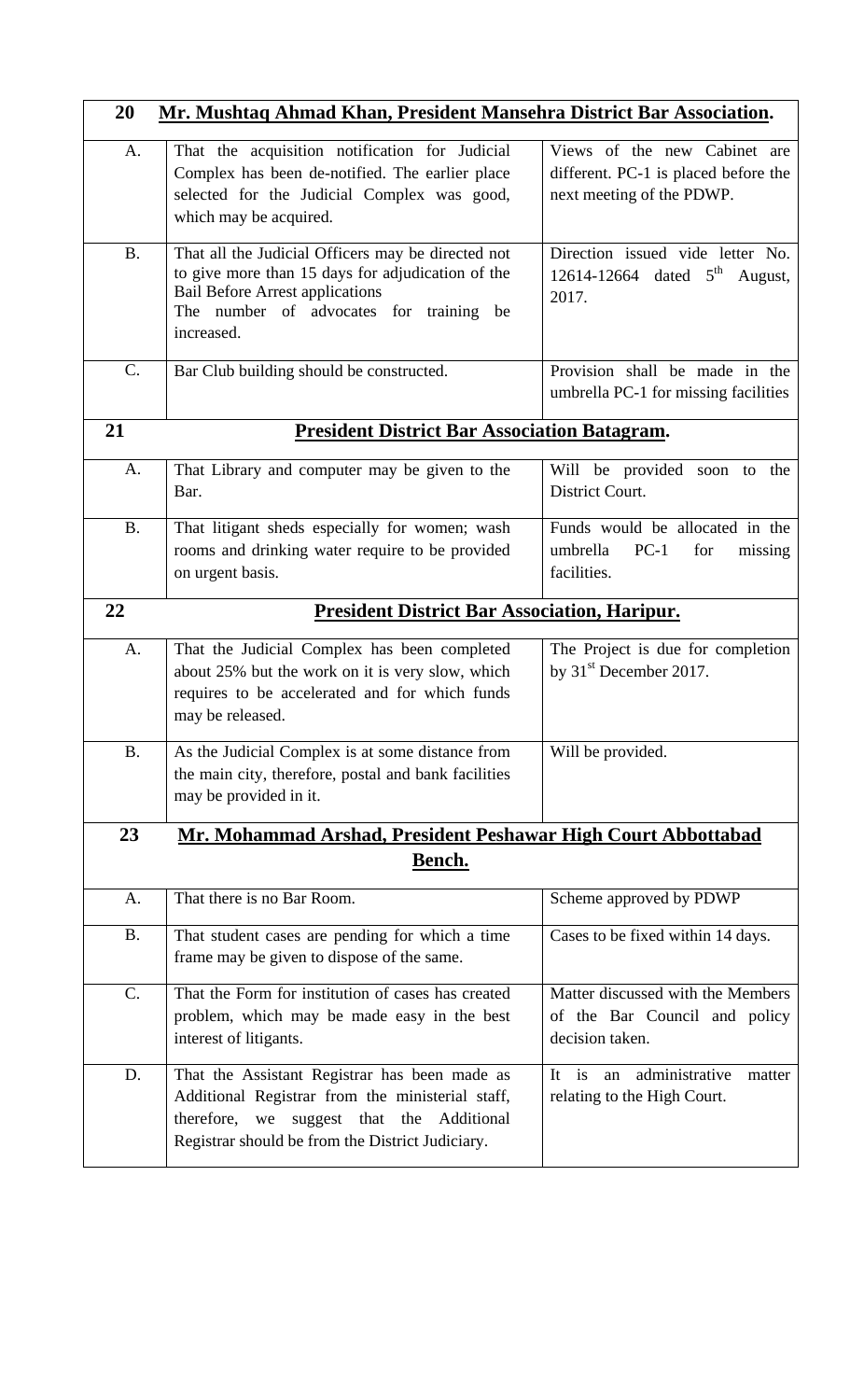| 24        | Mr. Mumtaz Khan, President District Bar Association, Kohistan                                                                                                                                                        |                                                                                                                                                                                                       |
|-----------|----------------------------------------------------------------------------------------------------------------------------------------------------------------------------------------------------------------------|-------------------------------------------------------------------------------------------------------------------------------------------------------------------------------------------------------|
| A.        | That we have the problem of Judicial Complex<br>and Bar Room. Acquisition for construction of<br>Judicial Complex has been done; therefore, work<br>on it may be started.                                            | The same would be included in<br>future plan. However, funds would<br>be provided in umbrella PC-1 for<br>missing facilities and M&R budget<br>improving<br>for<br>the<br>existing<br>infrastructure. |
| <b>B.</b> | That no Consumer Court is established in the<br>District Kohistan.                                                                                                                                                   | subject matter relates<br>The<br>to<br>Provincial Government.                                                                                                                                         |
| 25        | <b>Malik Danial, President District Bar Association, Swabi.</b>                                                                                                                                                      |                                                                                                                                                                                                       |
| A         | That there is need of one more ADJ in Swabi.                                                                                                                                                                         | At present there are five ADJs<br>working besides the District and<br>Sessions Judge at Swabi.                                                                                                        |
| B         | That the Law books have not yet been provided to<br>the Library of the District Courts.                                                                                                                              | Will be provided as per policy.                                                                                                                                                                       |
| 26        | <b>President Tehsil Bar Association, Ghazi.</b>                                                                                                                                                                      |                                                                                                                                                                                                       |
| A.        | That no accommodation is provided to the Judges<br>in Ghazi.                                                                                                                                                         | The DSJ may propose the scheme<br>under Umbrella PC-1 for missing<br>facilities.                                                                                                                      |
| <b>B.</b> | That no Bar Room has been provided in the<br>Judicial Complex.                                                                                                                                                       | Bar Room is available and funds<br>have been provided under M&R for<br>alteration.                                                                                                                    |
| C.        | No Library is available in the District Courts.                                                                                                                                                                      | Library will be given as per policy,<br>stated above.                                                                                                                                                 |
| 27        | Representative on behalf of President District Bar Association, Nowshera.                                                                                                                                            |                                                                                                                                                                                                       |
| A.        | That in the Judicial Complex Nowshera, the<br>seating arrangements of lawyers is less.                                                                                                                               | In progress with consultation of the<br>elected Bar representatives.                                                                                                                                  |
| <b>B.</b> | That some more land requires to be acquired                                                                                                                                                                          | In progress with consultation of the<br>elected Bar representatives                                                                                                                                   |
| 28        | Mr. Afsar Khan, District Bar Association, Hangu.                                                                                                                                                                     |                                                                                                                                                                                                       |
| A.        | Although the Judicial Complex<br>i <sub>s</sub><br>under<br>construction at Hangu but adjacent to that is some<br>Government land for acquisition of which<br>summary is pending in the office of Chief<br>Secretary | The proposal of additional land was<br>taken up with Government twice<br>but was not positively viewed.                                                                                               |
| <b>B.</b> | That there is shortage of Civil Judges in the<br>District Hangu.                                                                                                                                                     | We are short of civil Judges and<br>requisition has been placed before<br>the Public Service Commission for                                                                                           |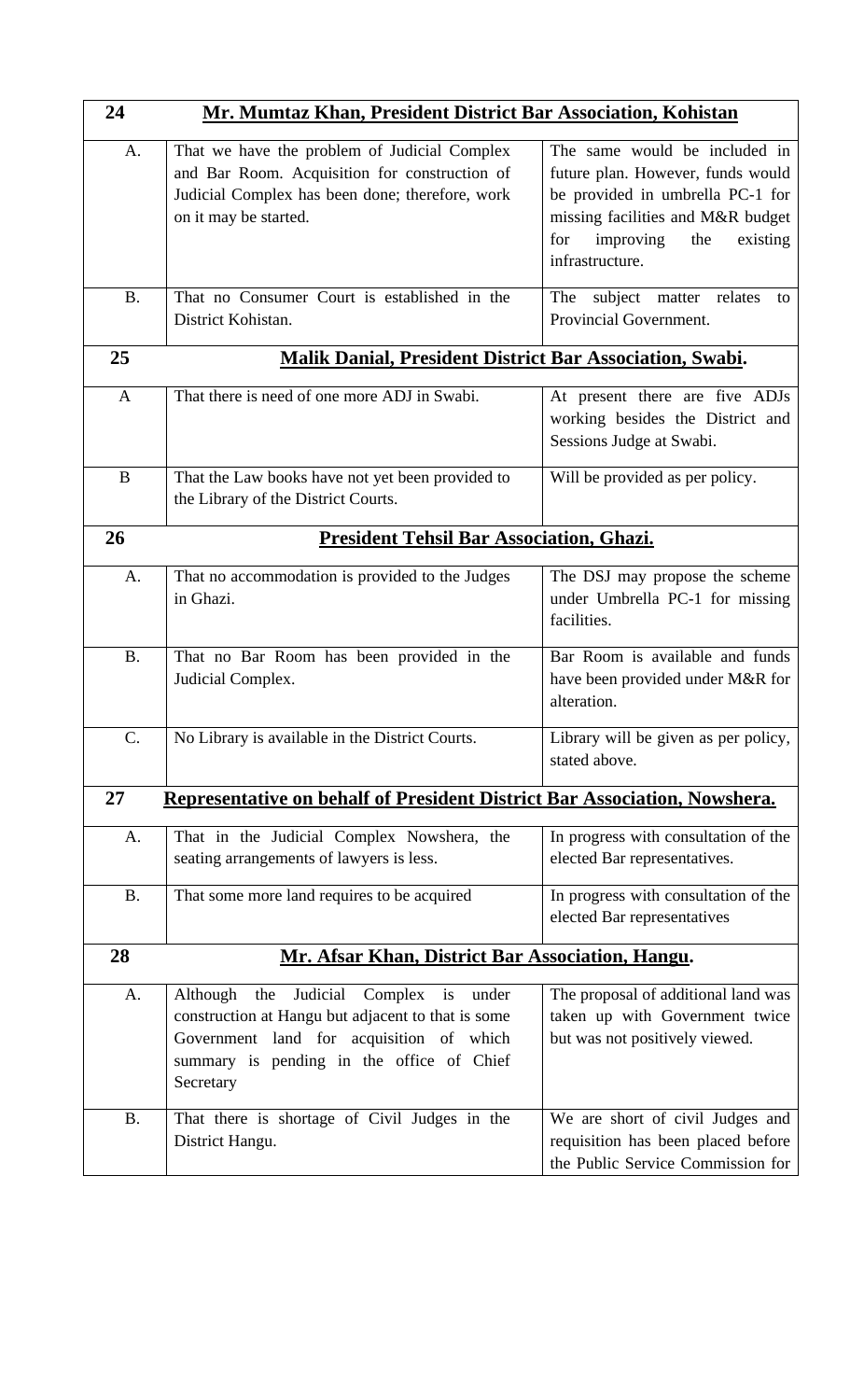|              |                                                                                                                                                                                            | appointment of Civil Judges.                                                                                                                                                  |
|--------------|--------------------------------------------------------------------------------------------------------------------------------------------------------------------------------------------|-------------------------------------------------------------------------------------------------------------------------------------------------------------------------------|
| 29           | Mr. Sajidullah, President District Bar Association, Chitral.                                                                                                                               |                                                                                                                                                                               |
| $\mathbf{A}$ | That the Bar Room Hall in the District Chitral is<br>in dilapidated condition where the Judicial Record<br>and that of the Administration both are lying in an<br>unsafe manner.           | The matter discussed during visit to<br>Chitral. Funds may be proposed by<br>DSJ under M&R.                                                                                   |
| 30           | <b>General Secretary, District Bar Association, Swabi.</b>                                                                                                                                 |                                                                                                                                                                               |
| A            | That the judiciary in Swabi and the District<br>administration both are located in the Judicial<br>Complex without any partition, which may be<br>partitioned for the purpose of security  | Construction of Boundary wall is<br>under consideration in the umbrella<br>PC-1 for missing facilities. The<br>boundary wall will also resolve the<br>problem of car parking. |
| $\bf{B}$     | That no proper car parking is available in the<br>Judicial Complex. Adjacent to it there is a vacant<br>ground of the Provincial Government, which may<br>be acquired for the purpose.     |                                                                                                                                                                               |
| 31           | Mr. Noor Alam Khan, Member KPK Bar Council.                                                                                                                                                |                                                                                                                                                                               |
| A.           | That the Federal Courts are in Hayatabad, which<br>can be shifted to the Judicial Complex at<br>Peshawar for the convenience of litigant/public.                                           | The same would be done if space is<br>available in the District Courts.                                                                                                       |
| <b>B.</b>    | If there are two Judges in the Federal Courts, then<br>one of the Judges can be sent to those Districts on<br>rotation basis where such Courts are not available.                          | The<br>should<br>Bar<br>approach<br>the<br>Federal Court for the purpose.                                                                                                     |
| 32           | <b>Mr. Sareer Khan, Vice Chairman, KPK Bar Council.</b>                                                                                                                                    |                                                                                                                                                                               |
| A.           | Requested that wherever there is a Judicial<br>Complex, there should be sufficient space for the<br>Bar Rooms.                                                                             | Sufficient space would be provided<br>for the Bar Rooms in future<br>projects. Judicial Complex Swabi<br>will be Model.                                                       |
| <b>B.</b>    | That we have passed a Resolution that priority<br>should be given to the construction of Judicial<br>Complexes to those Districts where the Courts are<br>functioning in rented buildings. | The projects already in progress<br>would be completed this year and<br>new projects would be started in<br>the next year.                                                    |
| C.           | That a Bench of the High Court may also be<br>established in Kohat.                                                                                                                        | The<br>concerned<br>authority<br>be<br>approached.                                                                                                                            |
| D.           | That in Mingora, there is no Judicial Lock-Up and<br>the prisoners are brought from Timergara, which<br>consumes much time.                                                                | Video link facility is provided for<br>recording the statements of accused<br>from jail.                                                                                      |
| E.           | That Dar-ul-Qaza and the District Bar Association<br>Mingora are at some distance from each others,                                                                                        | Matter relates to the Govt.                                                                                                                                                   |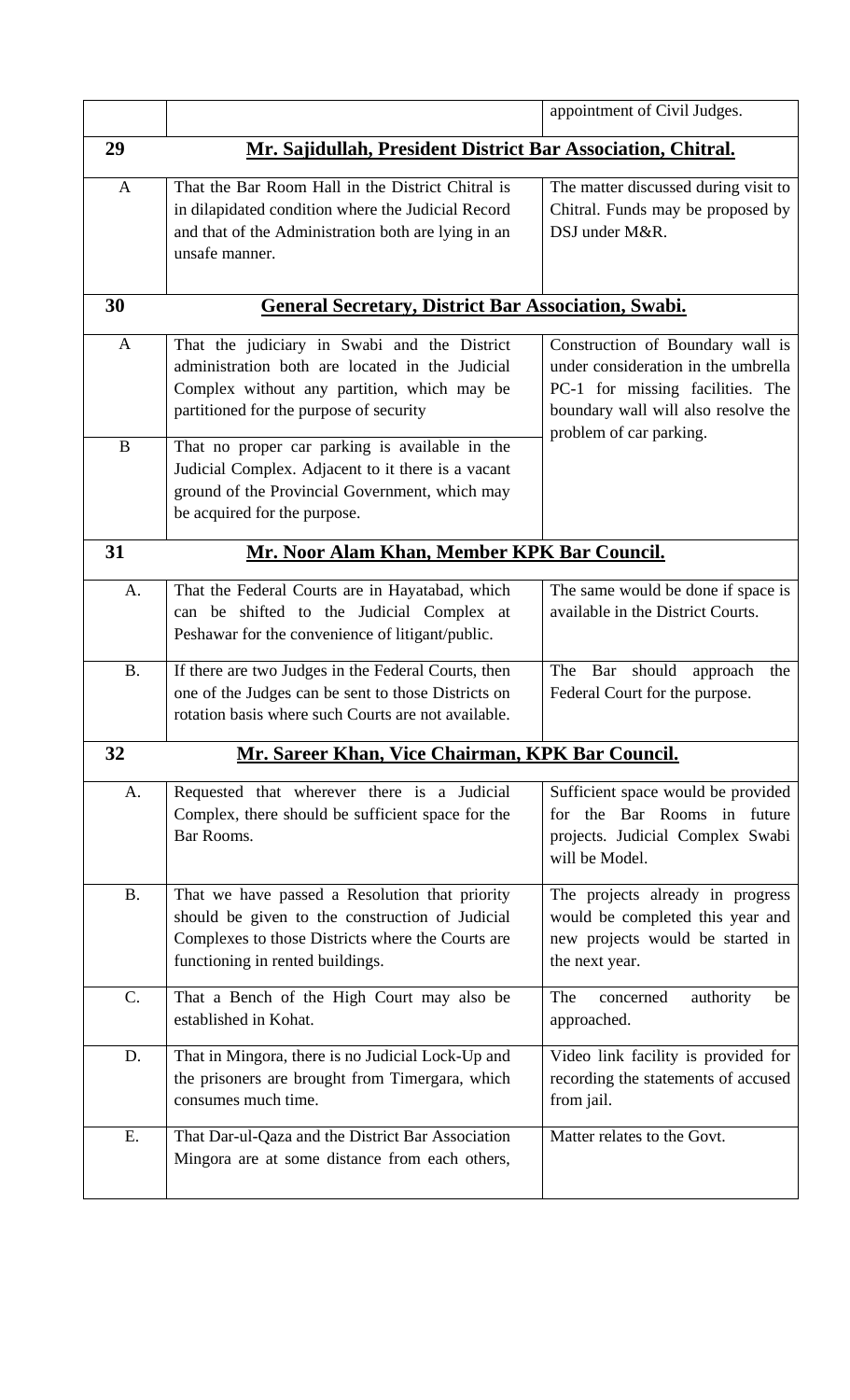|                | which may be given a place near Dar-ul-Qaza                                                                                                                            |                                                                                                |
|----------------|------------------------------------------------------------------------------------------------------------------------------------------------------------------------|------------------------------------------------------------------------------------------------|
| F.             | That if a Statue has provided a special period for<br>the disposal of cases, then the same should be<br>observed strictly and the case be decided within<br>that time. | Under consideration                                                                            |
| G.             | The KPK Bar Council would strictly deal with<br>those lawyers, who violate the Rules of the<br>Council.                                                                | This is for the KPK Bar Council to<br>take action.                                             |
| H.             | Suggested that institution of cases may also be<br>allowed on Tehsil Bar level.                                                                                        | Will be considered according to<br>law                                                         |
| $\mathbf{I}$ . | Car Parking space may be provided in all the<br>Judicial Complexes.                                                                                                    | Will be provided.                                                                              |
| J.             | also be taken into<br>Security measures may<br>consideration.                                                                                                          | Security audits are being conducted<br>and proper<br>security<br>measures<br>would be adopted. |
| K.             | That the members of KPK Bar Council may also<br>be given place in the Liaison Committees on<br>District levels.                                                        | Will be favorably considered.                                                                  |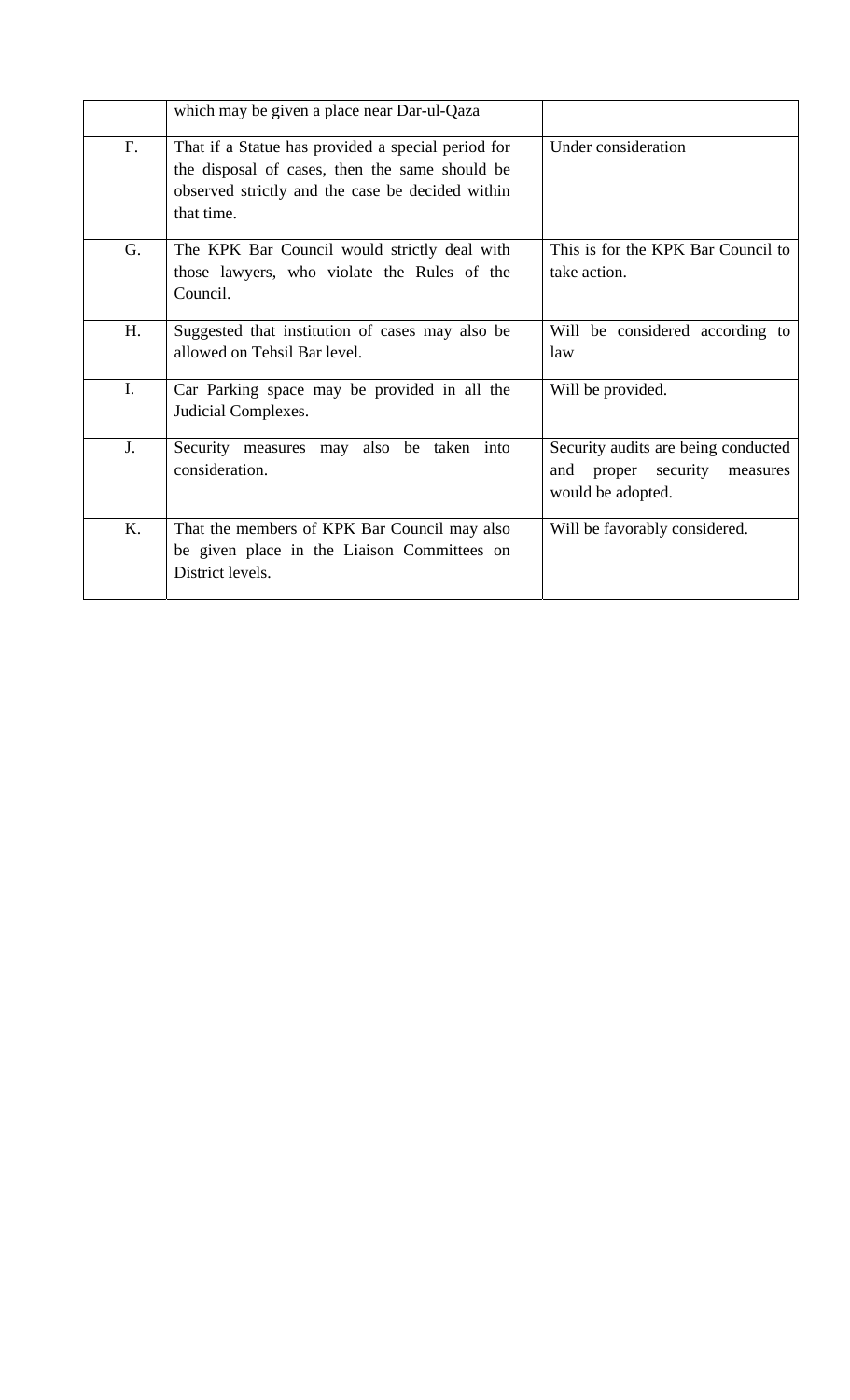| Meeting with the Presidents of the Tehsil Bar Associations held on 8 <sup>th</sup> |                                                                                                                                                                                                                                                                                                                            |                                                                                                                                                                                                              |
|------------------------------------------------------------------------------------|----------------------------------------------------------------------------------------------------------------------------------------------------------------------------------------------------------------------------------------------------------------------------------------------------------------------------|--------------------------------------------------------------------------------------------------------------------------------------------------------------------------------------------------------------|
| <u>July, 2017 in the premises of the High Court, Peshawar.</u>                     |                                                                                                                                                                                                                                                                                                                            |                                                                                                                                                                                                              |
| $\mathbf{1}$                                                                       | Mr. Muhammad Haleem, Representative Matta Bar Association.                                                                                                                                                                                                                                                                 |                                                                                                                                                                                                              |
| A.                                                                                 | In my 35 years practice, this is for the first time<br>that such a meeting of the Tehsil Bar Associations<br>Presidents has been called by Hon'ble the Chief<br>Justice for which I am very much thankful.                                                                                                                 | The aim behind this gathering<br>is that the High Court should<br>know the problems faced by the<br>lawyers at Tehsil level. We<br>would try to resolve their<br>problems within our budgetary<br>resources. |
| <b>B.</b>                                                                          | The only problem of Matta Bar is the non-<br>availability of a Judicial Complex.                                                                                                                                                                                                                                           | Funds for acquisition of land<br>have been provided. After land<br>acquisition construction work<br>will be planned.                                                                                         |
| $\boldsymbol{2}$                                                                   | Mr. Qamar Zaman, President Takht-bhai Tehsil Bar Association.                                                                                                                                                                                                                                                              |                                                                                                                                                                                                              |
| A.<br>B <sub>1</sub>                                                               | There are 3500 cases in our Tehsil and one of the<br>Judges was transferred on promotion for which<br>we requested the Chief Justice and we are<br>thankful that his lordship provided the Judge<br>within three days.<br>Requested that like the District and Sessions                                                    | The D&SJ may look into this<br>aspect internally.                                                                                                                                                            |
|                                                                                    | Judges in the Districts, the Additional District and<br>Sessions Judges at Tehsil levels may also be<br>given powers to solve our petty problems.                                                                                                                                                                          |                                                                                                                                                                                                              |
| C.                                                                                 | One Family Judge is required as the Court Room<br>of Civil Judge-IV is vacant.                                                                                                                                                                                                                                             | The D&SJ may look into this<br>aspect internally.                                                                                                                                                            |
| $\overline{\mathbf{3}}$                                                            | Mr. Bashir Mohammad, President Dargai Tehsil Bar Association.                                                                                                                                                                                                                                                              |                                                                                                                                                                                                              |
| A.                                                                                 | About 10 kanals of land was acquired for the<br>Judicial Complex which has now been reduced to<br>only 04 kanals and we request that work should<br>be started at least on this piece of land. There is<br>shortage of a Civil Judge and that one Judge<br>should be given powers of succession and<br>guardianship cases. | Work on the Judicial Complex<br>would be started this year In<br>Sha Allah.                                                                                                                                  |
| $\overline{\mathbf{4}}$                                                            | Mr. Abdul Kabir, President Chakesar Shangla Tehsil Bar Association.                                                                                                                                                                                                                                                        |                                                                                                                                                                                                              |
| $\mathbf{A}$                                                                       | The construction of Judicial Complex is necessary<br>as the judiciary is working in an old building of<br>revenue department with only one room and                                                                                                                                                                        | I would visit Shangla very soon<br>and the problems would be<br>discussed there. At present, I                                                                                                               |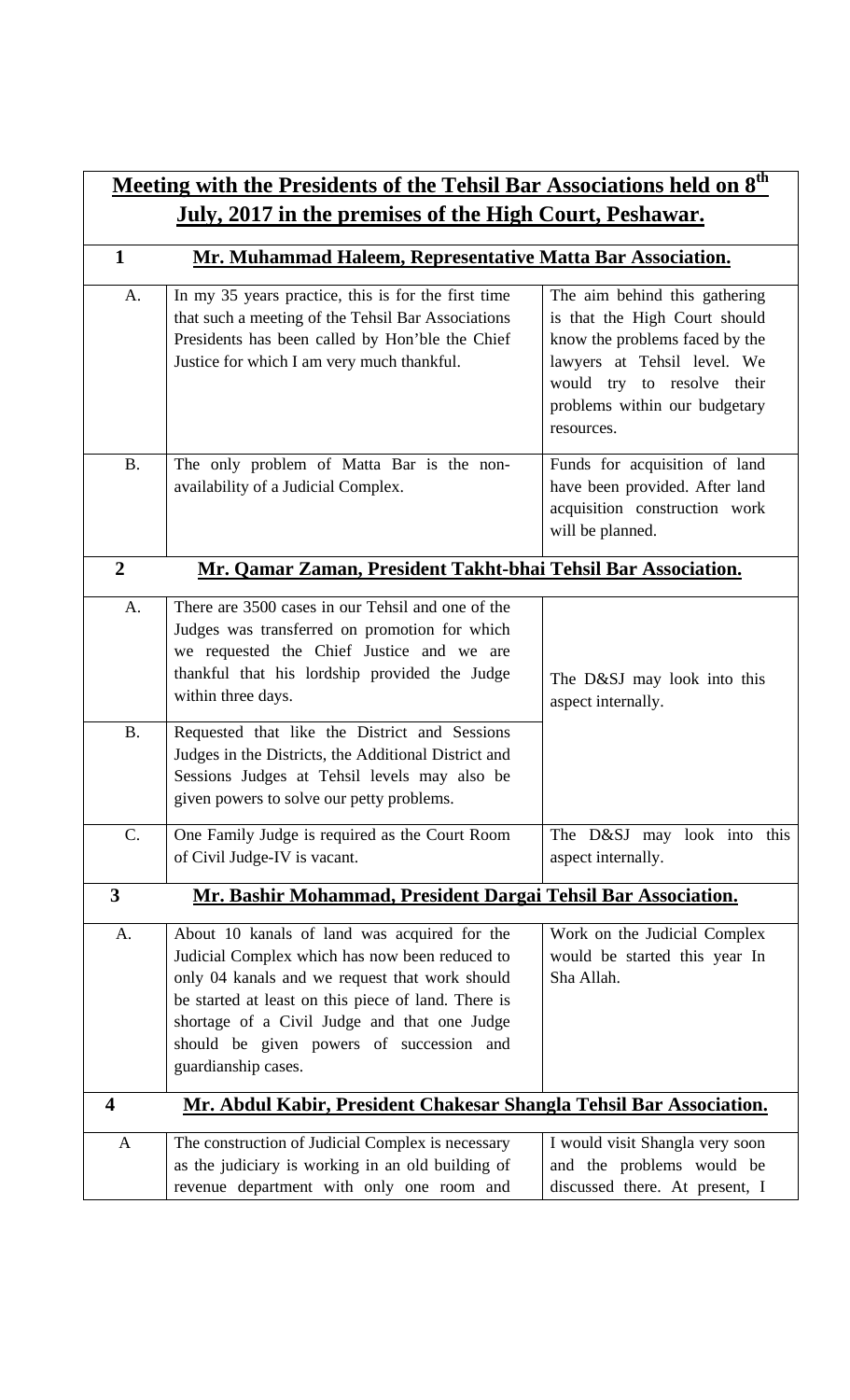|              | without any residence for the Judge.                                                                                                                                                                                                                                                                 | would offer no comments on it.                                                                                                                                                                                                           |
|--------------|------------------------------------------------------------------------------------------------------------------------------------------------------------------------------------------------------------------------------------------------------------------------------------------------------|------------------------------------------------------------------------------------------------------------------------------------------------------------------------------------------------------------------------------------------|
| 5            | President Booni Tehsil Bar Association, Chitral.                                                                                                                                                                                                                                                     |                                                                                                                                                                                                                                          |
| $\mathbf{A}$ | In cases where the Government is a party are<br>heard at District Headquarter level and the people<br>face problems for attending the Courts as Chitral<br>and Mastuj Sub Division, so I request for transfer<br>of these cases to Booni. The Camp Court of<br>Senior Civil Judge is also necessary. | I would come to Chitral and<br>would discuss the matter with<br>the District and Sessions Judge<br>Booni would be made a Model<br>Tehsil and we would start this<br>from Booni first.                                                    |
| 6            | Mr. Shahadat Mir, President Tall Tehsil Bar Association, Hangu.                                                                                                                                                                                                                                      |                                                                                                                                                                                                                                          |
| A.           | In September 2004, Civil Judge-cum-Judicial<br>Magistrate was given to Tehsil Tall but still the<br>criminal cases of Police Station Doaba which is<br>part of Tehsil Thall, are being heard in Hangu.                                                                                               | I would first talk with the<br>District and Sessions Judge and<br>thereafter<br>decision<br>proper<br>would be taken on this issue.                                                                                                      |
| <b>B.</b>    | We have given 25 kanals of land free of cost for<br>the Judicial Complex.                                                                                                                                                                                                                            | The District Bar was requested<br>to assist in identifying alternate<br>feasible land.                                                                                                                                                   |
| $C$ .        | There is no Naib Nazir in the Tehsil.                                                                                                                                                                                                                                                                | The services of Naib Nazir<br>provided vide an internal order<br>of the learned D&SJ.                                                                                                                                                    |
| D.           | The cases of the Tehsil against NADRA may be<br>heard at Tehsil H.Q                                                                                                                                                                                                                                  | Policy matter                                                                                                                                                                                                                            |
| 7            | <u>Mr.Alamzeb Tano, President Ogi Tehsil Bar Association (Torghar).</u>                                                                                                                                                                                                                              |                                                                                                                                                                                                                                          |
| $\mathbf{A}$ | After your honor's visit to Ogi, most of our<br>problems have been solved. However, the Bar<br>Room and Judicial Complex problems are still<br>there.                                                                                                                                                | Camp Court at Tehsil Kandar<br>has<br>been<br>approved.<br>Judicial<br>Construction<br>of<br>Complex at Judbah has been<br>taken up with the Provincial<br>Government<br>under<br>the<br>development package for Tor<br>Ghar (Phase-II). |
| 8            | Mr. Ayub Khan Jadoon, President Tehsil Bar Association Havelian.                                                                                                                                                                                                                                     |                                                                                                                                                                                                                                          |
| A            | There is no Additional District and Sessions<br>Judge in Havelian despite high number of<br>pendency.                                                                                                                                                                                                | $1^{\overline{\text{st}}}$<br>September<br>Till<br>2017,<br>Additional<br>District<br>and<br>Sessions Judge would be posted<br>in Havelian.                                                                                              |
| B            | We have also the problem of Judicial Complex                                                                                                                                                                                                                                                         | Work on the Complex has<br>started.                                                                                                                                                                                                      |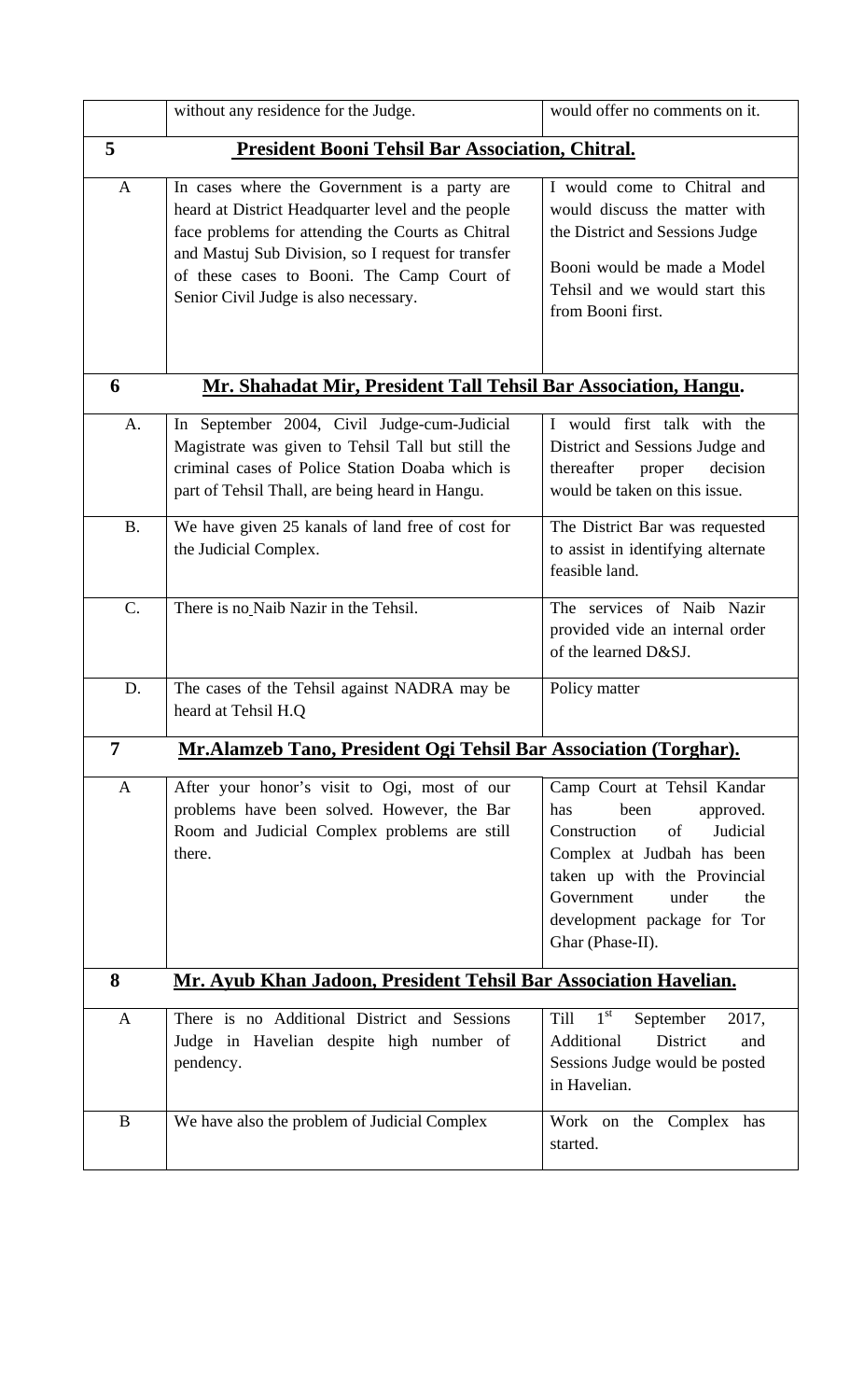| 9               | President Takht-e-Nasrati Tehsil Bar Association.                                                                                                 |                                                                                                                                                                                                                                                                                                                                 |
|-----------------|---------------------------------------------------------------------------------------------------------------------------------------------------|---------------------------------------------------------------------------------------------------------------------------------------------------------------------------------------------------------------------------------------------------------------------------------------------------------------------------------|
| $\mathbf{A}$    | I am thankful to the Hon'ble Chief Justice for the<br>facilities provided and at present we have no issue<br>to raise.                            | Banda Daud Shah would soon<br>be a Model Tehsil.                                                                                                                                                                                                                                                                                |
| 10              | <b>President Tehsil Bar Association Banda Daud Shah.</b>                                                                                          |                                                                                                                                                                                                                                                                                                                                 |
| $\mathbf{A}$    | I am thankful to the Hon'ble Chief Justice for the<br>facilities provided and at present we have no issue<br>to raise.                            | Banda Daud Shah would soon be a<br>Model Tehsil.                                                                                                                                                                                                                                                                                |
| 11              | <b>President Tehsil Bar Association Puran (Shangla).</b>                                                                                          |                                                                                                                                                                                                                                                                                                                                 |
| A.              | The Court rooms are in a rented place. We have<br>suggested a place for Judicial Complex, which<br>may be acquired.                               | After the visit of Buner, I<br>would come to Shangla and the<br>date would be communicated to<br>the Bar.                                                                                                                                                                                                                       |
| <b>B.</b>       | There is no ADJ, which may be given on<br>permanent basis because due to snowfall litigants<br>cannot go to Shangla.                              | As per our record, there is no need<br>for posting of an ADJ in the Tehsil,<br>anyhow, I would discuss this issue<br>during my visit to Shangla.                                                                                                                                                                                |
| C.              | Attested copies of the judgments may be given in<br>the Tehsil, as the lawyers and litigants get the<br>same from the District Court Record Room. | Issuance of certified copies at<br>the Tehsil Headquarters has<br>already been allowed. However,<br>Orders No. 12563-12613/Admn<br>dated $5th$ August 2017 issued<br>that file of decided case shall be<br>retained in the Tehsil for 30<br>days and during this period;<br>copies would be provided to the<br>litigants there. |
| 12              | Mr. Dost Muhammad, President Chakdara Tehsil Bar Association, Dir.                                                                                |                                                                                                                                                                                                                                                                                                                                 |
| A.              | Judicial Complex at Chakdara be expedited.<br>Cases of Government and NADRA etc may be<br>heard at Sub-Divisional level                           | First we would complete those<br>projects which are in progress and<br>can be completed this year.                                                                                                                                                                                                                              |
| <b>B.</b>       | Consumer Court be established in the Tehsil for<br>deciding petty matters                                                                         | The subject matter relates to the<br>jurisdiction<br>of<br>the<br>Provincial<br>Government.                                                                                                                                                                                                                                     |
| $\mathcal{C}$ . | Library may be upgraded with online facility.                                                                                                     | The Library would be given in<br>due course of time.                                                                                                                                                                                                                                                                            |
| 13              | <b>President Samar Bagh Tehsil Bar Association, Dir Lower.</b>                                                                                    |                                                                                                                                                                                                                                                                                                                                 |
| A.              | Land may be purchased for Judicial Complex and<br>Judicial Colony in Samar Bagh.                                                                  | First of all the Civil Judges and                                                                                                                                                                                                                                                                                               |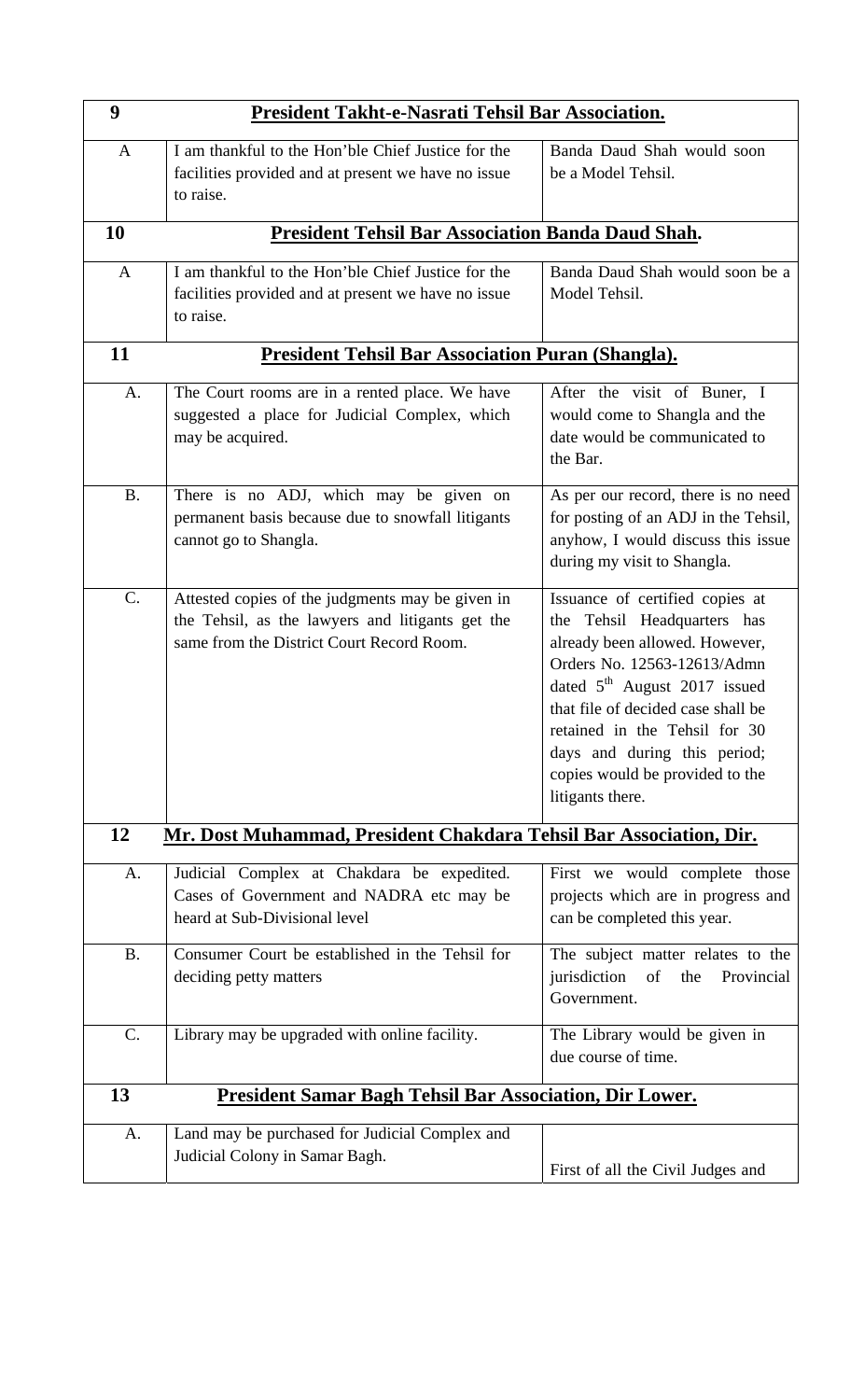| <b>B.</b> | Cases against Government Departments are being<br>heard at District Headquarter despite availability<br>of Civil Judge in Samar Bagh.                                                                                                                                                                                                                                             | security problems would be<br>resolved on urgent basis                                                                                                                                                                                     |
|-----------|-----------------------------------------------------------------------------------------------------------------------------------------------------------------------------------------------------------------------------------------------------------------------------------------------------------------------------------------------------------------------------------|--------------------------------------------------------------------------------------------------------------------------------------------------------------------------------------------------------------------------------------------|
| C.        | Out of two Civil Judges one has been promoted<br>and the post is still vacant. Pendency is increasing<br>day by day.                                                                                                                                                                                                                                                              | Due to shortage of Civil Judges,<br>the request cannot be acceded<br>to, at present.                                                                                                                                                       |
| D.        | No litigant shed, wash room, drinking water etc.<br>and proper security in this Tehsil.                                                                                                                                                                                                                                                                                           | Shall be provided in this fiscal<br>year.                                                                                                                                                                                                  |
| 14        | <b>President Tehsil Bar Association, Shabqadar, Charsadda.</b>                                                                                                                                                                                                                                                                                                                    |                                                                                                                                                                                                                                            |
| A.        | After your honor's visit to Shabqadar, most of our<br>problems have been solved and the Judicial work<br>is running smoothly.<br>Land for Judicial Complex has been acquired but<br>in the proposed plans there has not been shown<br>any place for a Bar Room, so the map may be<br>revised because after the bomb blasts the Bar<br>Room has been shifted to a rented building. | The Scheme is at Design stage.<br>The matter will proceed in<br>consultation with the elected<br>Bar Representative.                                                                                                                       |
| 15        | Mr. Azimullah Khan, President Tehsil Bar Association, Katlang.                                                                                                                                                                                                                                                                                                                    |                                                                                                                                                                                                                                            |
| A.        | We need an ADJ as there is pendency of about<br>300 cases for which either a permanent ADJ may<br>be posted or the days of visits of the ADJ to the<br>Tehsil be increased.                                                                                                                                                                                                       | In our record, there is no<br>pendency, however, we would<br>check it out and if the pendency<br>is such, as stated, then the<br>request would be considered<br>and a District Judge would be<br>assigned to deal with the said<br>cases.  |
| <b>B.</b> | The cases wherein the Government Departments<br>are not a direct party may be ordered to the heard<br>in the Tehsil instead of District.                                                                                                                                                                                                                                          | The Senior Civil Judges would<br>be asked that while entertaining<br>the suits they may see whether<br>the Government is an essential<br>party or proforma in the matter<br>and whether direct remedy is<br>against the Government or not? |
| C.        | We are also in need of a Library.                                                                                                                                                                                                                                                                                                                                                 | Library would be given to the<br>District Court as per policy,<br>which would be under<br>supervision of a youngest<br>lawyer from the Bar and the<br>youngest Civil Judge posted<br>there.                                                |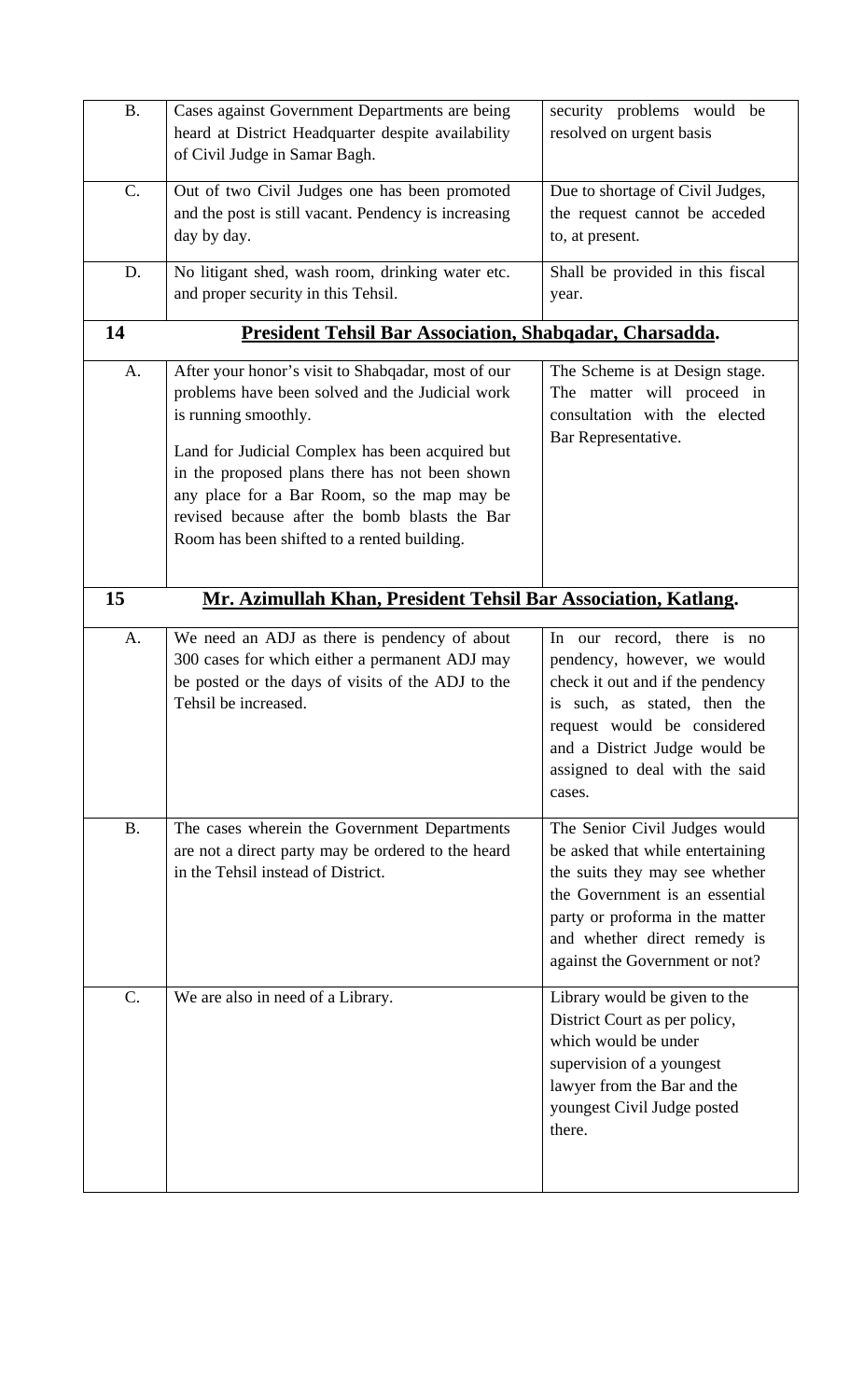| 16              | Haji Muhammad Ibrahim, President Tangi Tehsil Bar Association                                                                                                                                                                                                                     |                                                                                                                                                                                                                                                               |
|-----------------|-----------------------------------------------------------------------------------------------------------------------------------------------------------------------------------------------------------------------------------------------------------------------------------|---------------------------------------------------------------------------------------------------------------------------------------------------------------------------------------------------------------------------------------------------------------|
| A.              | We have the problems of Judicial Complex,<br>Copying Branch, Library and a permanent<br>attendant for the Bar Room as we have no money<br>to hire the services of an attendant. Police Station<br>Umarzai lies in Tehsil Tangi but its cases are<br>heard at District Headquarter | Tangi shall be a Model<br>➤<br>Tehsil.<br>Summary has been moved for<br>➤<br>the acquisition of 80 kanals of<br>state land for the Judicial<br>Complex.                                                                                                       |
| <b>B.</b>       | Attested copies.                                                                                                                                                                                                                                                                  | Order dated 5 <sup>th</sup> August, 2017<br>issued to ensure that the file of<br>decided cases shall remain in<br>the Tehsil for 30 days and<br>copies would be provided there<br>to the litigants.                                                           |
| $\mathcal{C}$ . | Library                                                                                                                                                                                                                                                                           | Library would also be provided.<br>The issue of jurisdiction of<br>Police Stations Umarzai to the<br>Judicial Magistrate at Tangi<br>would be looked by the learned<br><b>Sessions Judge Charadda</b>                                                         |
| 17              | Mr. Muhammad Haroon, Tehsil Bar Association Wari, Dir Upper.                                                                                                                                                                                                                      |                                                                                                                                                                                                                                                               |
| A.              | We have no Judicial Complex and no sub-jail in<br>the Tehsil.                                                                                                                                                                                                                     | Like Booni and Behrain, Wari<br>would also be made as a Model<br>Tehsil<br>with<br>all<br>necessary<br>facilities.<br>Video link facility is provided so                                                                                                      |
|                 |                                                                                                                                                                                                                                                                                   | that statements could be recorded<br>from jail without moving<br>the<br>prisoners                                                                                                                                                                             |
| <b>B.</b>       | Acquisition of Land for Tehsil Judicial Complex<br>Wari                                                                                                                                                                                                                           | Rs. $1 \frac{1}{2}$ crore have been given<br>for the 13 kanals of acquired<br>land. The recent sketch is for 39<br>kanals. If the District Judge<br>agrees, we will acquire 39<br>kanals of land but at present<br>funds for 13 kanals have been<br>approved. |
| 18              | Mr. Fazl-e-Ravi Daudzai, President Sub-Divisional Bar Kabal, Swat.                                                                                                                                                                                                                |                                                                                                                                                                                                                                                               |
| $\mathbf{A}$    | The Judicial Complex is being constructed under<br>the US Aid Programme. We tackled the matter of<br>land with the Government but the same was<br>allowed as a Project. It should be declared as                                                                                  | The matter would be taken up<br>with Provincial Government.                                                                                                                                                                                                   |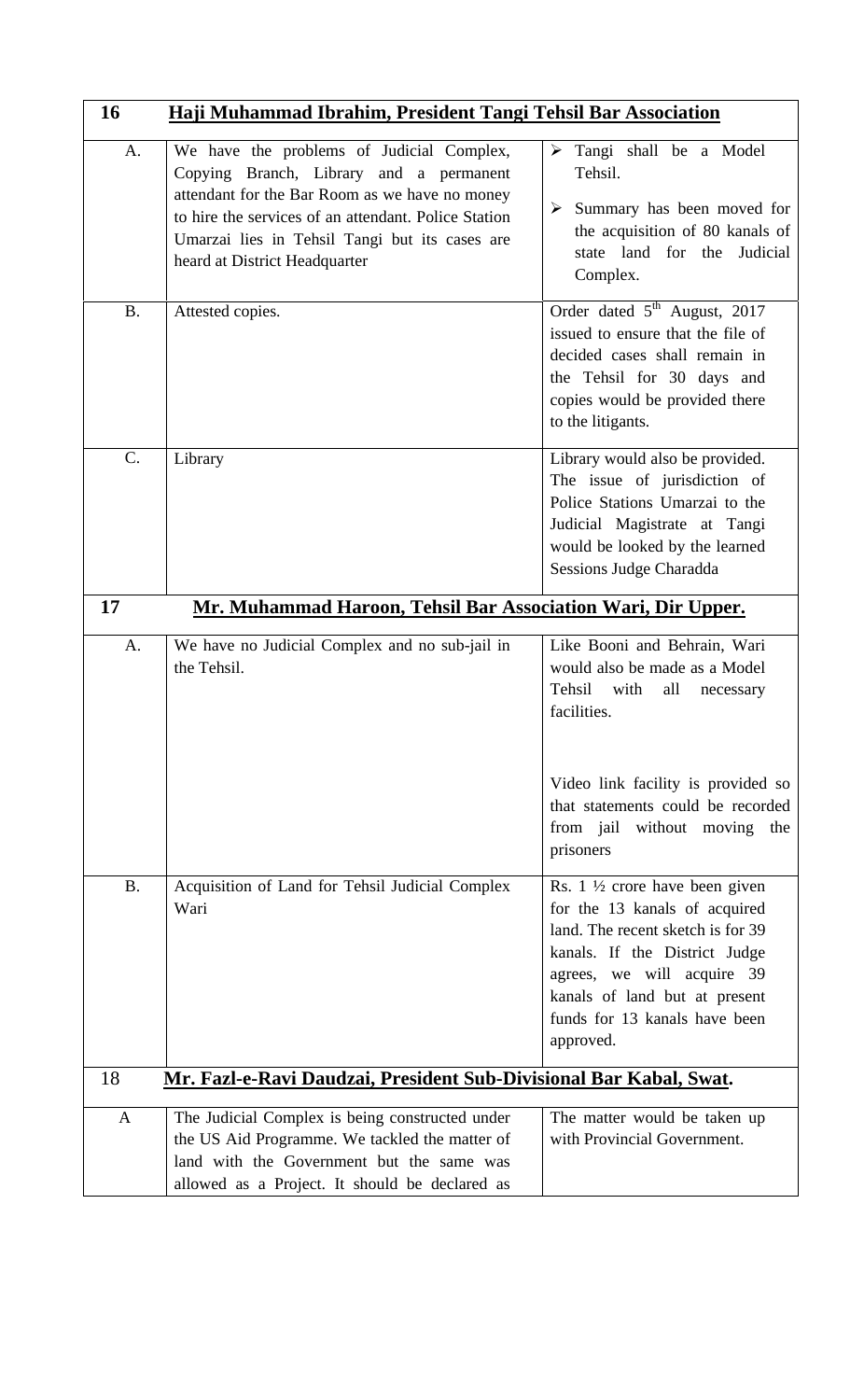|              | State land for the Judicial Complex, so that in<br>future no problem is created. The District Judge is                                                                                                                                                                                                                                                                                                     |                                                                                                                                                                                                                                                                                                                                                             |
|--------------|------------------------------------------------------------------------------------------------------------------------------------------------------------------------------------------------------------------------------------------------------------------------------------------------------------------------------------------------------------------------------------------------------------|-------------------------------------------------------------------------------------------------------------------------------------------------------------------------------------------------------------------------------------------------------------------------------------------------------------------------------------------------------------|
|              | giving his full support to us.                                                                                                                                                                                                                                                                                                                                                                             |                                                                                                                                                                                                                                                                                                                                                             |
| 19           | Mr. Islam-ud-Din, Vice President, Drosh Bar Association, District Chitral.                                                                                                                                                                                                                                                                                                                                 |                                                                                                                                                                                                                                                                                                                                                             |
| $\mathbf{A}$ | The former Chief Justice had promised to<br>construct a Judicial Complex which has not yet<br>been made; however, our request is that at present<br>a Court Room, wash room, library and a walk<br>through gate for security purposes be given to the<br>Tehsil Court/Bar Room.                                                                                                                            | The Library, Generator, Scan<br>and photo stat machines would<br>be provided on priority basis.<br>Rest of the issues would be<br>discussed during my visit to<br>Chitral.                                                                                                                                                                                  |
| 20           | Mr. Aurangzeb, President Tehsil Bar Association, Behrain                                                                                                                                                                                                                                                                                                                                                   |                                                                                                                                                                                                                                                                                                                                                             |
| $\mathbf{A}$ | Although most of our problems have been solved<br>but the construction of judicial complex is a<br>common problem. Besides, there are 156 cases in<br>the Tehsil but the ADJ also goes to Khwaza<br>Khela for Camp Court, therefore, the ADJ be<br>given to Behrain on permanent basis. The<br>consumer Court should also visit for one day in a<br>week. Appointments should be made purely on<br>merits. | $\triangleright$ Behrain would also be made<br>as Model Tehsil with all the<br>facilities such as sheds and<br>toilets for female, library,<br>scan machine, solar system<br>etc.<br>$\triangleright$ The matter of appointments<br>will be discussed with the<br>District Judge                                                                            |
| 21           | President Tehsil Bar Association Khwaza Khela.                                                                                                                                                                                                                                                                                                                                                             |                                                                                                                                                                                                                                                                                                                                                             |
| $\mathbf{A}$ | Papers for construction of Judicial Complex are<br>complete; so the same requires to be expedited.<br>Despite sufficient numbers of cases, the ADJ<br>works for 15 days in a month as Court Camp.<br>Security problem is also there. Like Liaison<br>Committees on District level, it should be on<br>Tehsil level also. We also face the problems of<br>electricity, litigants shed and drinking water    | An amount of Rs. $2\frac{1}{2}$ crores<br>has<br>been<br>given<br>for<br>the<br>acquisition of land for Judicial<br>Complex.<br>The facility of solar system,<br>litigants shed, female toilets<br>and water would be provided<br>soon under UNDP Project.<br>Rest of the issues would also be<br>considered after consultation<br>with the District Judge. |
| 22           | Mr. Shehzad, Chota Lahor, Swabi.                                                                                                                                                                                                                                                                                                                                                                           |                                                                                                                                                                                                                                                                                                                                                             |
| $\mathbf{A}$ | There are only 02 Court Rooms, one for the ADJ<br>and one for the Civil Judge. Another ADJ and a<br>Family Judge be posted because of the huge<br>pendency. There are 938 criminal and 107 civil<br>cases pertaining to three Police Stations. The<br>criminal work should be distributed amongst three<br>Magistrates and that in future we may be placed<br>on priority for construction of the Judicial | Indeed pendency of the cases is<br>alarming and distribution of the<br>cases is required for which the<br>issue would be discussed with<br>the District Judge.                                                                                                                                                                                              |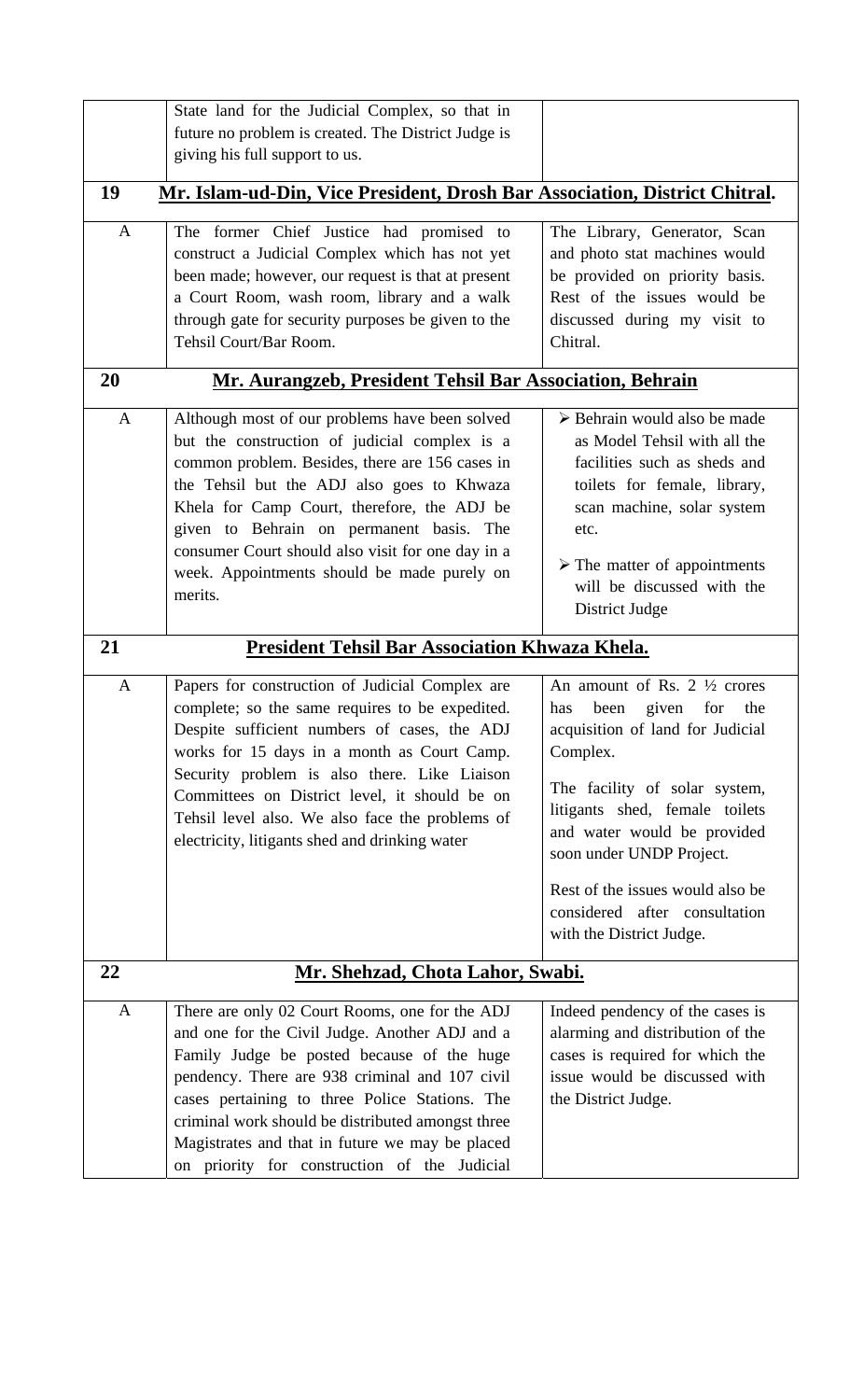|              | Complex.                                                                                                                                                                                                                                                                                                                                                                                      |                                                                                                                                                                                                                                            |
|--------------|-----------------------------------------------------------------------------------------------------------------------------------------------------------------------------------------------------------------------------------------------------------------------------------------------------------------------------------------------------------------------------------------------|--------------------------------------------------------------------------------------------------------------------------------------------------------------------------------------------------------------------------------------------|
| 23           | Mr. Asad Iftikhar, Tehsil Bar Association Ghazi.                                                                                                                                                                                                                                                                                                                                              |                                                                                                                                                                                                                                            |
| $\mathbf{A}$ | The building of judiciary is there but there is no<br>building for the Bar Room. We met with the<br>District Judge who visited the Tehsil and<br>requested him for a Room for the Bar Room but<br>the same has not yet been allocated. The library is<br>also not there.                                                                                                                      | A Room for the Bar Room<br>would be provided soon. In<br>every Complex, there would be<br>a Bar Room.                                                                                                                                      |
| 24           | Mr. Amjad Ali, President Tehsil Bar Association Khado Khel at Totalai,                                                                                                                                                                                                                                                                                                                        |                                                                                                                                                                                                                                            |
|              | <b>District Buner.</b>                                                                                                                                                                                                                                                                                                                                                                        |                                                                                                                                                                                                                                            |
| $\mathbf{A}$ | I am coming to Buner in the next week and we would discuss your problems there.                                                                                                                                                                                                                                                                                                               |                                                                                                                                                                                                                                            |
| 25           | Mr. Lateefullah Khan, President Tehsil Bar Association, Paharpur, D.I.Khan.                                                                                                                                                                                                                                                                                                                   |                                                                                                                                                                                                                                            |
| A.           | We are thankful to the Chief Justice for his visit<br>to Paharpur. After promotion of the Civil Judge,<br>the post is vacant. Under Section 491 PPC,<br>institution of cases can be done with the ADJ.                                                                                                                                                                                        | Civil<br>Judge/Judicial<br>A<br>Magistrate will be posted there.<br>The Additional Sessions Judges<br>be<br>authorized<br>would<br>to<br>and<br>dispose<br>entertain<br>of<br>applications u/s 491 Cr.P.C.<br>Notification will be issued. |
| 26           | Mr. Haq Nawaz, Member KPK Bar Council from Shangla                                                                                                                                                                                                                                                                                                                                            |                                                                                                                                                                                                                                            |
| A            | We face multiple problems and are waiting for the<br>visit of his lordship to Shangla.                                                                                                                                                                                                                                                                                                        | After the visit of Buner and<br>Chitral, I would come<br>to<br>Shangla.                                                                                                                                                                    |
| 27           | <b>Member KPK Bar Council from Bannu.</b>                                                                                                                                                                                                                                                                                                                                                     |                                                                                                                                                                                                                                            |
| A.           | For the information of learned Presidents of the<br>Tehsil I would like to explain the procedure of<br>getting financial fund for the Bar Rooms, which is<br>given by the Federal Government. The said<br>procedure is in the knowledge of the District<br>Presidents of the Bars. Nomination of lawyers for<br>training in the Judicial Academy should also be<br>made at Tehsil level also. | The next lot would be from Tehsils.                                                                                                                                                                                                        |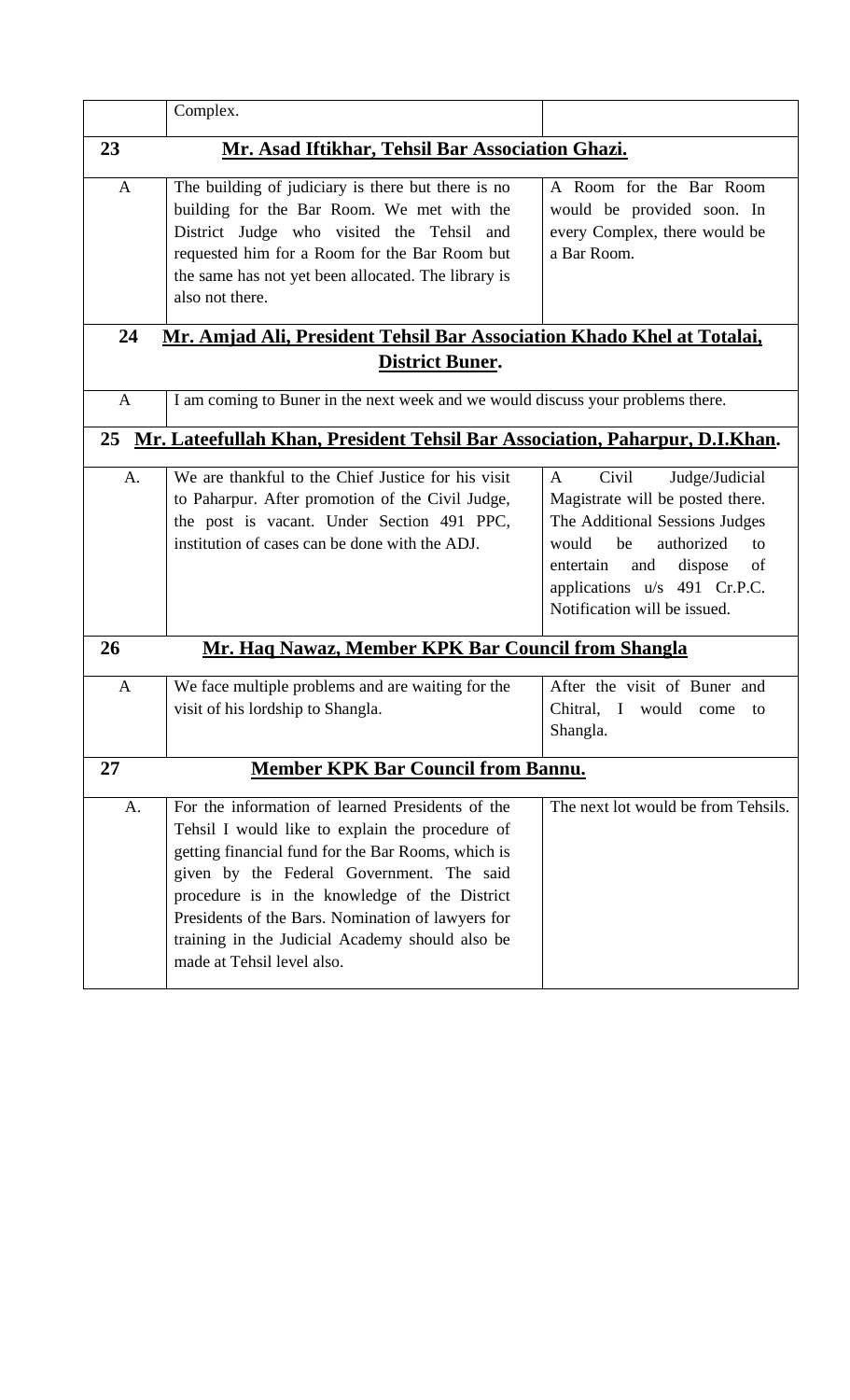## Record Note Of The Meeting With Presidents/General Secretaries Of The Peshawar High Court Bar Associations, Presidents Of The District Bars Of Chitral, Kohat, Mardan And Additional Registrars Regarding The Proposed Automation System For Case Management Held On 22.7.2017 In The Conference Room Of Peshawar High Court, Peshawar.

The Hon'ble Chief Justice on 22<sup>nd</sup> July 2017 called a meeting of the Presidents/General Secretaries of the High Court Bar Associations, District Bar Associations, Mardan, Kohat and Chitral alongwith the Additional Registrars of the Circuit Benches for introducing them with the proposed automation system and presentation to be given by the Additional Registrar (Judicial) in this regard.

The Hon'ble Chief Justice presided over the meeting. The Worthy Registrar prayed welcome address to the participants; where after the Additional Registrar (Judicial) introduced the proposed new system through computer chart to the participants. The salient features of the new system are:-

| A.          | A Proforma named "Advocates Details" will be provided to the lawyers wherein they            |
|-------------|----------------------------------------------------------------------------------------------|
|             | would provide their Bar Council, District Court, High Court and Supreme Court licence        |
|             | number along with their phone numbers and email addresses. On the basis of this              |
|             | information, a specific code would be allotted to the lawyer. This would be a one-time       |
|             | requirement.                                                                                 |
|             |                                                                                              |
| <b>B.</b>   | In the opening sheet, the learned Advocates would mark the category of the case as to        |
|             | whether the case is to be heard by a Division or Single Bench. Giving correct category code  |
|             | in the opening sheet enable the system to fix date of hearing and mark the case to the       |
|             | concerned bench automatically.                                                               |
| $C_{\cdot}$ | All cases will be filed on one plus one copy instead of one plus four copies as in the past. |
|             |                                                                                              |
| D.          | The learned advocate while filing the case would provide the same along with annexures       |
|             | either in the USB or through email. In case, the lawyers do not provide the file in soft     |
|             | form, it would be scanned by the office. However, the party will have to wait for fixation   |
|             | till scanning. The office would then provide its scanned copies to all concerned.            |
| E.          | Scan machines for the purpose would be installed in the High Court premises and Districts of |
|             | Registries.                                                                                  |
|             |                                                                                              |
| F.          | After scrutiny of the case, if there is some objection by the office, the learned Advocate   |
|             | would be informed through SMS/email.                                                         |
| G.          | The automatic fixation of dates of hearing and marking of cases to benches would finish      |
|             | discretion of the office and would ensure transparency in the system. So far as the Circuit  |
|             | Benches are concerned, the Administrative Senior Judge and the Presidents of the High        |
|             | Court Bar Associations may formulate their own policy.                                       |
| H.          | There should be 20 Motion cases and 20 Notice cases before a Bench, keeping a margin         |
|             | of further 10 cases in motion for urgent nature cases.                                       |
|             |                                                                                              |
| I.          | Court timings should be from 9.00 a.m. to 2.30 p.m. at the Principal Seat. However,          |
|             | if an advocate wants that his case should be heard even after 2.30 p.m. the same             |
|             | would be heard and the remaining cases would be left over.                                   |
|             |                                                                                              |